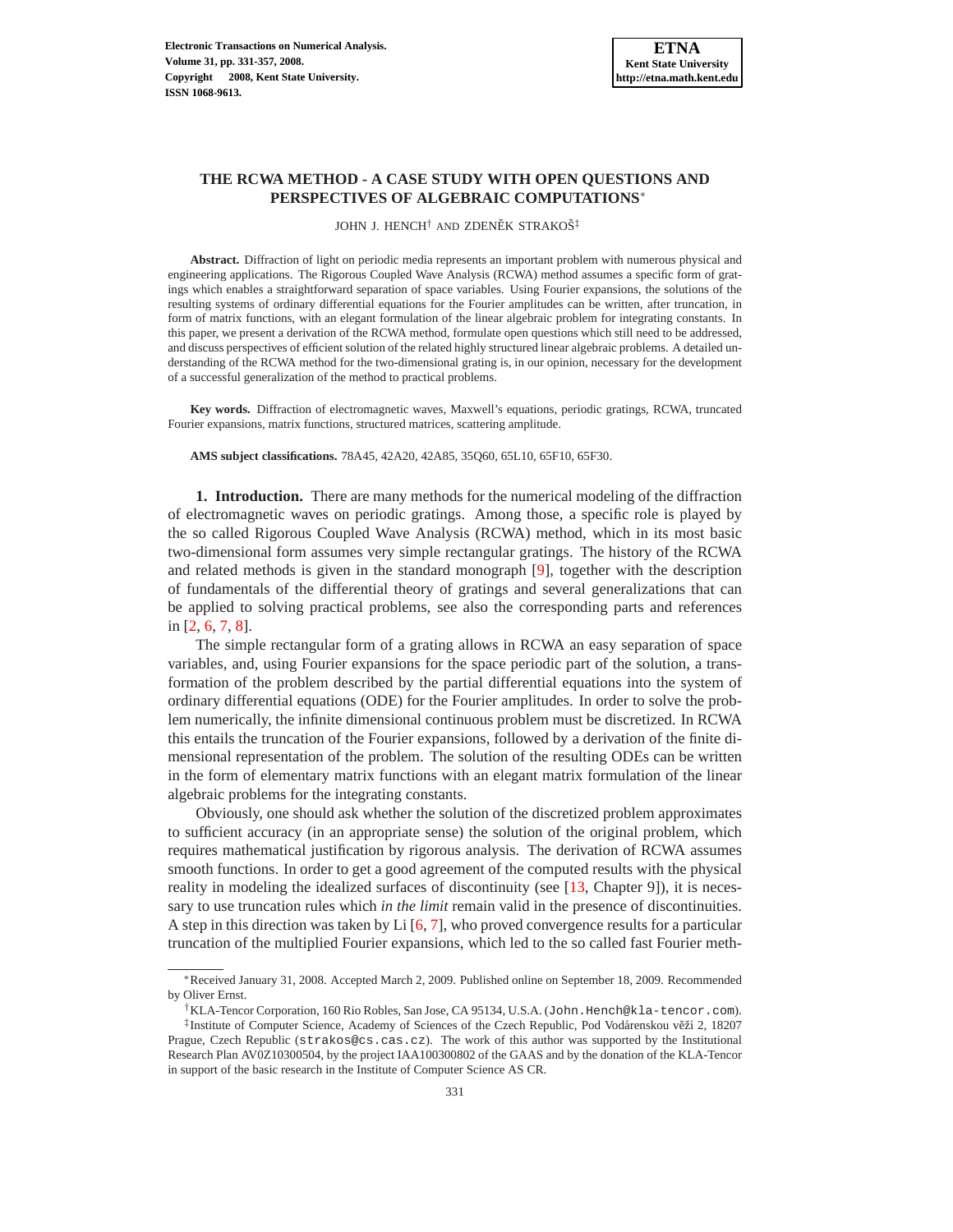ods<sup>[1](#page-1-0)</sup>, for their good performance in practical computations. What is even more important, Li proved that the discretizations that led to slow numerical computations are incorrect and the related discretization errors are responsible for the poor performance of the whole method observed in practice. This gives an illustrative example of a mathematical theory which not only justifies the intuitively derived results, but which also shows that intuition can, in an unfortunate case, mislead in the derivation of methods and algorithms in scientific computing. Without proper mathematical proofs to justify the choice of discretizations, wrong intuitive arguments can lead to algorithmic variations which are inefficient and inaccurate, wasting time and effort. Although the RCWA method has been used in practical computations for more than a decade, its mathematical justification has not been fully completed yet.

In our text, we present a derivation of the RCWA method for a simple two-dimensional rectangular grating. The simplicity of the grating model allows us to see more clearly the interconnections between the physical model with its assumptions, separation of variables, discretization, formulation of the algebraic problem and, finally, possible approaches to its efficient numerical solution. This is, in our opinion, necessary to identify the issues which have to be resolved in order to develop further efficient generalizations of the RCWA method, with some directions given, e.g., in [\[2,](#page-26-1) [9\]](#page-26-0). The RCWA approach is rich in mathematical problems from many disciplines, including numerical linear algebra, and building an efficient RCWA-based solver for practical problems will require a well-balanced solution of all of them.

The paper has a simple structure. After application of the basic theory of planar electromagnetic waves to our model problem in Section [2,](#page-1-1) we give in the subsequent structured Section [3](#page-5-0) a step by step derivation of the RCWA method. Section [4](#page-24-0) reviews some remaining open problems. The paper ends by discussing possible approaches for the efficient solution of linear algebraic problems resulting from the RCWA discretization.

<span id="page-1-2"></span><span id="page-1-1"></span>**2. Plane electromagnetic waves.** We will start with Maxwell's equations of electrodynamics for a material with no free charges (see, e.g.,  $[13, Section 21-2, (21-19)-(21-22)]$ )

$$
\operatorname{div} \widehat{\mathbf{D}} = 0, \qquad \qquad \operatorname{div} \widehat{\mathbf{B}} = 0, \n\operatorname{curl} \widehat{\mathbf{E}} = -\frac{\partial \widehat{\mathbf{B}}}{\partial t}, \qquad \qquad \operatorname{curl} \widehat{\mathbf{H}} = \frac{\partial \widehat{\mathbf{D}}}{\partial t} + \widehat{\mathbf{J}},
$$
\n(2.1)

where  $\hat{\mathbf{D}}, \hat{\mathbf{E}}, \hat{\mathbf{B}}, \hat{\mathbf{H}}$  are the vectors of the displacement field, electric field, induction field and magnetic field, respectively, and  $\overline{J}$  represents the free current. Throughout the paper we will consider linear isotropic materials for which the constitutive equations

$$
\widehat{\mathbf{D}} = \varepsilon \, \widehat{\mathbf{E}}, \quad \widehat{\mathbf{B}} = \mu \, \widehat{\mathbf{H}}
$$

hold. Moreover, the material will be considered magnetically homogeneous with  $\mu = \mu_0$ , where  $\mu_0$  is the magnetic permeability in vacuum. The electric permittivity  $\varepsilon$  will in general be considered space dependent,  $\varepsilon = \varepsilon_0 \varepsilon_r$ , where  $\varepsilon_0$  is the electric permittivity in vacuum,  $(\epsilon_0\mu_0)^{-1} = c^2$ , and c is the speed of light in vacuum. Under these assumptions, [\(2.1\)](#page-1-2) takes the form (see [\[13,](#page-26-5) Exercise 21-7, p. 362]),

$$
\operatorname{div} \widehat{\mathbf{E}} = -\widehat{\mathbf{E}} \cdot \frac{\operatorname{grad} \varepsilon}{\varepsilon}, \quad \operatorname{div} \widehat{\mathbf{H}} = 0,
$$
  
\n
$$
\operatorname{curl} \widehat{\mathbf{E}} = -\mu \frac{\partial \widehat{\mathbf{H}}}{\partial t}, \qquad \operatorname{curl} \widehat{\mathbf{H}} = \varepsilon \frac{\partial \widehat{\mathbf{E}}}{\partial t} + \sigma \widehat{\mathbf{E}}, \tag{2.2}
$$

<span id="page-1-3"></span><span id="page-1-0"></span><sup>1</sup>This term is used in the optical engineering and physics literature. Since there is no relationship between the Fast Fourier Transform and the fast Fourier methods, the latter term being for mathematically oriented community rather confusing, we will avoid the appellation "fast Fourier methods" altogether.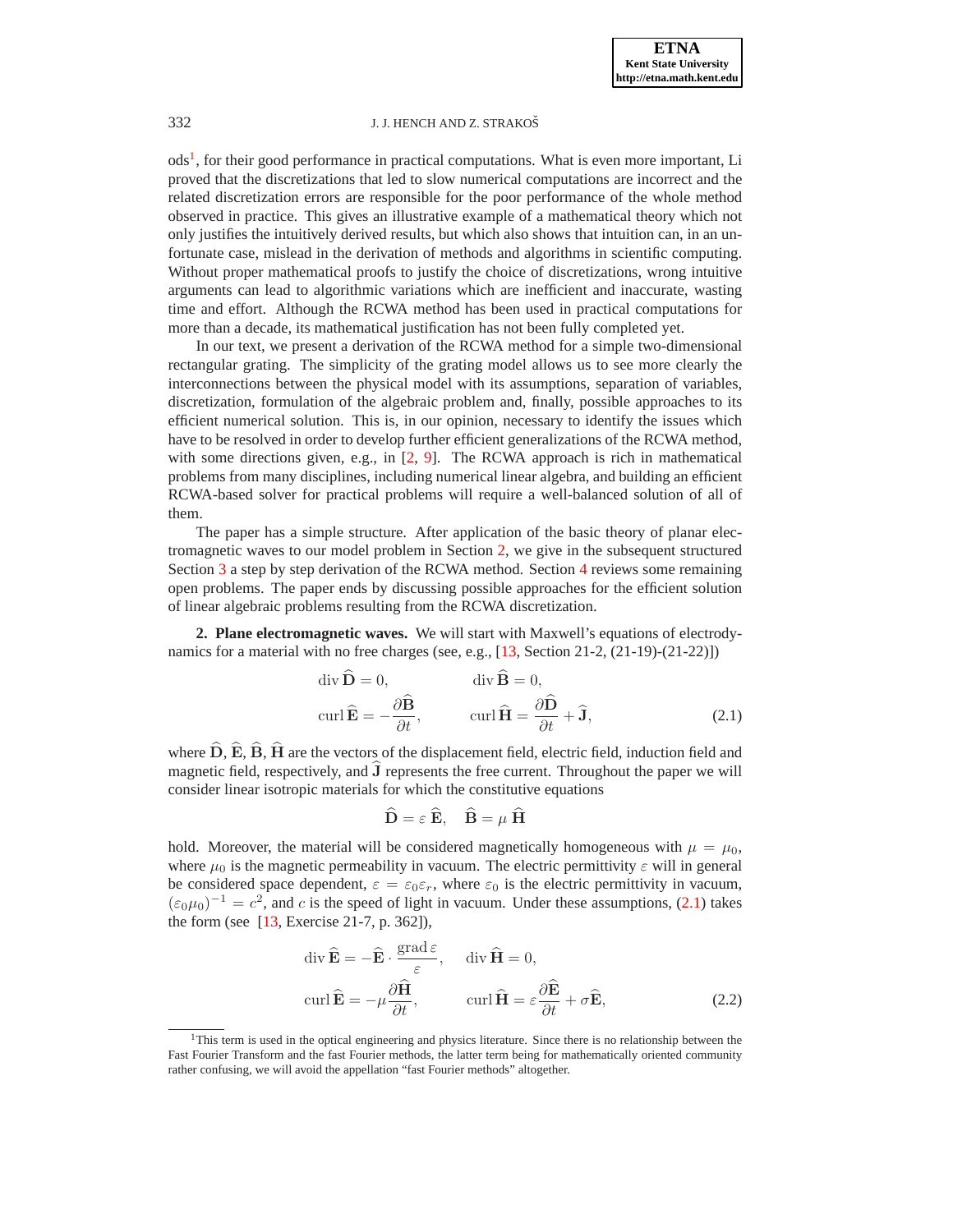where  $\sigma \mathbf{E} \equiv \mathbf{J}$  accounts for the electric current caused by the electric field in the conductive material with conductivity  $\sigma$  in accordance with Ohm's law. Taking the curl of the last two equations in [\(2.2\)](#page-1-3) and using simple vector calculus yields, under standard smoothness assumptions,

$$
\Delta \widehat{\mathbf{E}} = \varepsilon \mu \frac{\partial^2 \widehat{\mathbf{E}}}{\partial t^2} + \sigma \mu \frac{\partial \widehat{\mathbf{E}}}{\partial t} - \text{grad} \left( \widehat{\mathbf{E}} \cdot \frac{\text{grad} \,\varepsilon}{\varepsilon} \right), \tag{2.3}
$$

$$
\Delta \hat{H} = \varepsilon \mu \frac{\partial^2 \hat{H}}{\partial t^2} + \sigma \mu \frac{\partial \hat{H}}{\partial t} - \text{grad} \, \varepsilon \times \frac{\partial \hat{E}}{\partial t} - \text{grad} \, \sigma \times \hat{E}.
$$
 (2.4)

<span id="page-2-2"></span><span id="page-2-0"></span>REMARK 2.1. Except for the relationship between the space dependent vectors of electric and magnetic fields in Subsection [2.3,](#page-4-0) we will consider in the rest of Section [2](#page-1-1) nonconductive materials, i.e.,  $\sigma = 0$ . Then, the index of refraction of the materials is real (and positive), which simplifies the exposition. For conductive materials the derivation is analogous. The resulting individual equations for the electric and magnetic fields for lossless nonconductive materials, as they will be used in the description of the RCWA method to follow, are *formally* identical to the materials with losses due to their nonzero conductivity. The only difference is that in the latter case the index of refraction is complex, with positive real and nonnegative imaginary parts.

In a homogeneous material with losses, the real part of the index of refraction is used for the parametric description of propagating waves similarly as in lossless materials. A nonzero imaginary part describes the damping of the propagating field due to losses. Other differences are unimportant in the context of this text. For an instructive description of the theory of electromagnetic waves, including plane waves in conductive media and the use of a complex index of refraction, we refer to the basic textbook [\[13\]](#page-26-5), in particular to Section 24.3.

**2.1. Time-harmonic fields.** We will consider only time-harmonic fields, where any field vector  $\dot{\mathbf{V}}(x,y,z,t)$  will be represented by its associated space dependent complex vector  $V(x, y, z)$  such that

$$
\widehat{\mathbf{V}}(x, y, z, t) = \text{Re}[\mathbf{V}(x, y, z) \exp(-\mathbf{i}\omega t)];
$$
\n(2.5)

<span id="page-2-3"></span>see [\[13\]](#page-26-5) and [\[9,](#page-26-0) Section I.2.1]. Here  $\omega = 2\pi f$ ,  $f\lambda = v$ , therefore  $\omega = 2\pi v \lambda^{-1}$ , where  $\lambda$  is the wavelength, f the frequency of light, and v is the speed of light corresponding to the electric permittivity and the magnetic permeability. If the electric permittivity and the magnetic permeability are constant and  $\sigma = 0$ , [\(2.3\)](#page-2-0)-[\(2.4\)](#page-2-0) reduce to the wave equations for the electric and magnetic field in linear lossless isotropic homogeneous media, which gives

$$
v=\frac{1}{\sqrt{\varepsilon\mu}}=\frac{1}{\sqrt{\varepsilon_r\mu_r}}\,\frac{1}{\sqrt{\varepsilon_0\mu_0}}=\frac{c}{n},\quad n=\sqrt{\varepsilon_r\mu_r},\quad c=\frac{1}{\sqrt{\varepsilon_0\mu_0}},
$$

where  $n$  is the index of refraction of the given material.

<span id="page-2-1"></span>Here we only consider what is called linear optics, where the time-harmonic setting is relevant and there are no time-frequency conversions, so that the different wavelengths may be treated independently of each other. In such a setting, [\(2.3\)](#page-2-0)-[\(2.4\)](#page-2-0) for the space-dependent vector fields take the form (recall  $\sigma = 0$ )

$$
\Delta \mathbf{E} = -\varepsilon \mu \omega^2 \mathbf{E} - \text{grad}\left(\mathbf{E} \cdot \frac{\text{grad}\,\varepsilon}{\varepsilon}\right),\tag{2.6}
$$

$$
\Delta \mathbf{H} = -\varepsilon \mu \omega^2 \mathbf{H} - \frac{1}{\varepsilon} \operatorname{grad} \varepsilon \times \operatorname{curl} \mathbf{H}.
$$
 (2.7)

**ETNA Kent State University http://etna.math.kent.edu**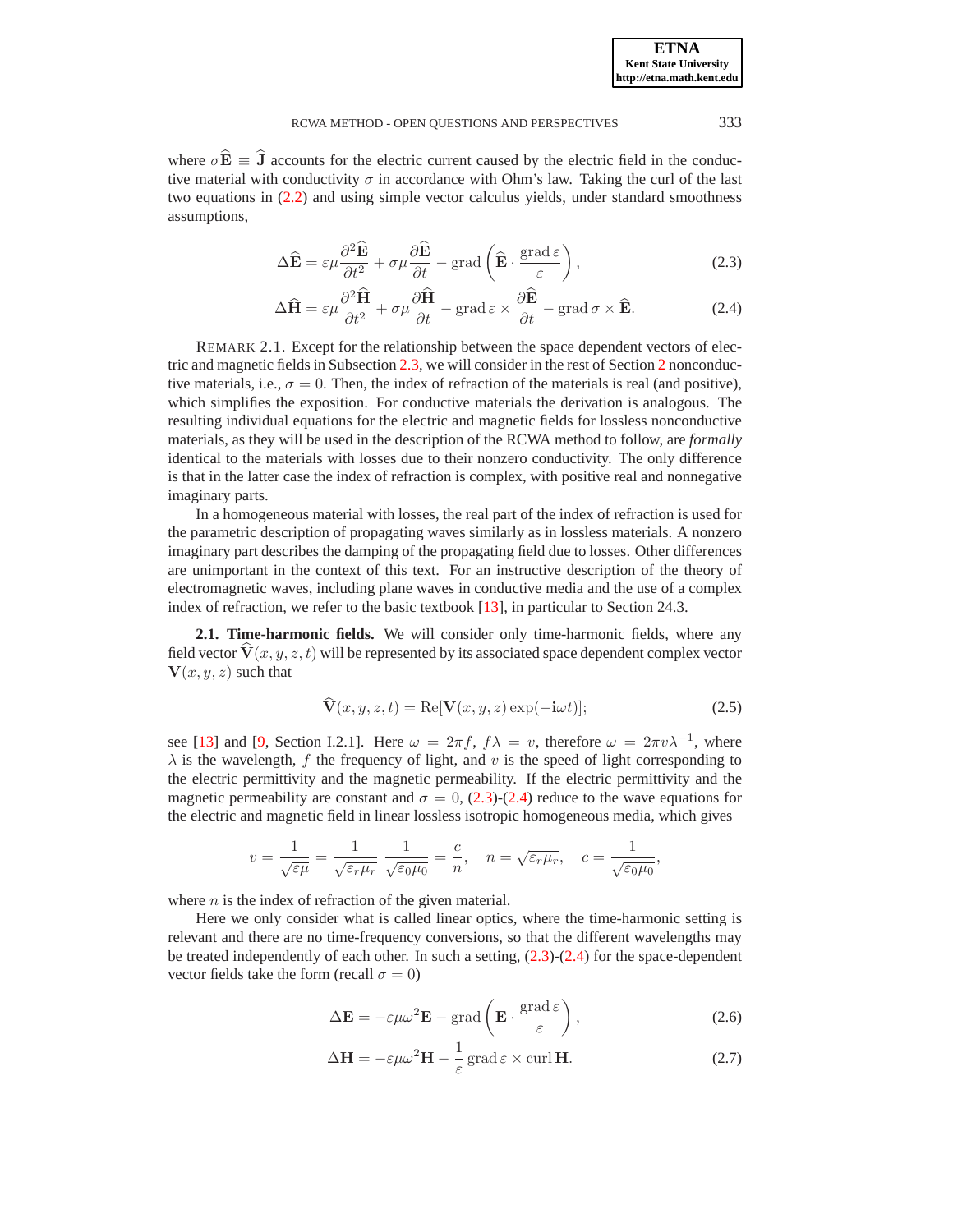**2.2. Plane waves, TE and TM polarization.** We will consider a plane wave solution to Maxwell's equations. For a plane wave whose wave-front is moving in direction  $D$  the vectors  $E$ ,  $H$  and  $D$  form a right-handed orthogonal system, where  $E$  and  $H$  form a plane (wavefront) perpendicular to the direction  $D$ . This paper considers planar diffraction on rectangular gratings in the  $x-z$  plane depicted in Figure [2.1,](#page-3-0) where the incident plane wave is moving in the direction D perpendicular to the third Cartesian coordinate y, with the angle  $\theta$ between  $D$  and the vertical direction  $z$ .



<span id="page-3-0"></span>FIGURE 2.1. *Rectangular grating.*

The grating is uniformly extended from  $-\infty$  to  $+\infty$  in the y coordinate; see [\[8\]](#page-26-4). We will consider three subdomains: the superstrate  $z < 0$ , the grating region  $0 \le z \le d$ , and the substrate  $z > d$ , with two horizontal interfaces  $z = 0$  (superstrate/grating interface) and  $z = d$  (grating/substrate interface). Equations [\(2.6\)](#page-2-1) and [\(2.7\)](#page-2-1) will be solved on each domain *separately*, with subsequent matching of the solutions at  $z = 0$  and  $z = d$  in order to determine the integrating constants. Both materials which form the superstrate, the grooves and the ridges in the grating region, and the substrate are considered linear, isotropic, and *homogeneous*. Consequently, due to the geometry of the grating it is clear that the electric permittivity, which is constant in the superstrate and in the substrate, is in the grating region a function of  $x$  but not of  $z, \varepsilon \equiv \varepsilon(x)$ . This is essential for the RCWA method. It is furthermore *assumed* that  $\varepsilon(x)$  is a differentiable function of x, i.e., the vertical lines in the grating region in Figure [2.1](#page-3-0) do not represent discontinuities but a very thin layer with a smooth transition from  $n_I$  to  $n_{II}$ . The relevance of this assumption for physical models with the surfaces of discontinuity, as the vertical boundaries in the grating region in Figure [2.1,](#page-3-0) will be discussed later. Since the geometric structure of the grating is independent of the  $y$  coordinate, the electric and magnetic fields depend only on the variables x and z, i.e.,  $\mathbf{E} \equiv \mathbf{E}(x, z)$  and  $\mathbf{H} \equiv \mathbf{H}(x, z)$ . As before, the magnetic permeability  $\mu = \mu_0$  is constant.

In order to describe the general case, it is sufficient to analyze two special polarizations when the vectors **E** and **H**, respectively, are perpendicular to the plane of incidence  $x-z$ , i.e., when the vectors **E** and **H**, respectively, are parallel to the direction of the third Cartesian coordinate y.

For the *Transverse Electric (TE) polarization*,  $\mathbf{E} = (0, E_y, 0)$  is parallel to the y axis and H stays in the x-z plane. For such E and  $\varepsilon \equiv \varepsilon(x)$  the inner product  $(\mathbf{E} \cdot \text{grad} \varepsilon)$ vanishes. We stress the point that *here* the geometry of the grating plays a crucial role. The equation  $(2.6)$  for **E** then reduces (in the superstrate, the grating region and the substrate) to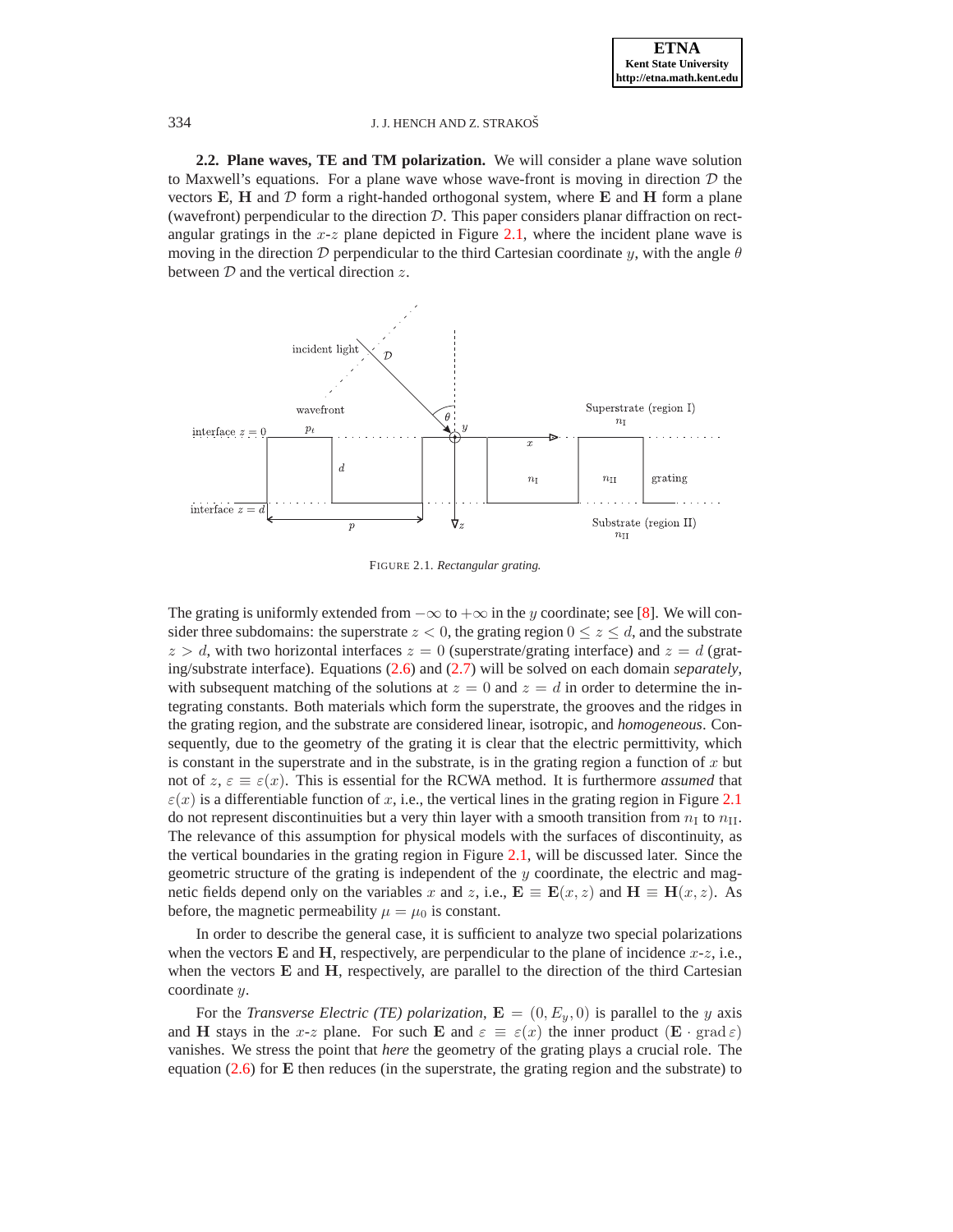the wave equation for the single nonzero component  $E_y$ ,

$$
\Delta E_y = -\varepsilon \mu \omega^2 E_y.
$$

For the *Transverse Magnetic (TM) polarization*,  $\mathbf{H} = (0, H_y, 0)$  is parallel to the y axis and  $E$  stays in the  $x-z$  plane. Then,

$$
\operatorname{curl} \mathbf{H} = \left( -\frac{\partial H_y}{\partial z}, 0, \frac{\partial H_y}{\partial x} \right),
$$
  
\n
$$
\operatorname{grad} \varepsilon \times \operatorname{curl} \mathbf{H} = \left( \frac{\partial \varepsilon}{\partial y} \frac{\partial H_y}{\partial x}, -\frac{\partial \varepsilon}{\partial z} \frac{\partial H_y}{\partial z} - \frac{\partial \varepsilon}{\partial x} \frac{\partial H_y}{\partial x}, \frac{\partial \varepsilon}{\partial y} \frac{\partial H_y}{\partial z} \right)
$$
  
\n
$$
= -\left( 0, \frac{\partial \varepsilon}{\partial x} \frac{\partial H_y}{\partial x}, 0 \right) = -\left( 0, \operatorname{grad} \varepsilon \cdot \operatorname{grad} H_y, 0 \right),
$$

and [\(2.7\)](#page-2-1) takes the form

$$
\operatorname{div}\left(\frac{1}{\varepsilon}\operatorname{grad} H_y\right) = -\mu\omega^2 H_y;
$$

see [\[9,](#page-26-0) equation (I.22)]. In our notation (recall  $\varepsilon \equiv \varepsilon(x)$ )

$$
\Delta H_y - \frac{1}{\varepsilon(x)} \frac{d\varepsilon(x)}{dx} \frac{\partial H_y}{\partial x} = -\varepsilon(x) \mu \omega^2 H_y.
$$

<span id="page-4-0"></span>**2.3. Summary.** Considering  $\mu_r = 1$ ,  $\mu = \mu_0$  (this assumption is used throughout the text),  $\varepsilon = \varepsilon_0 \varepsilon_r$ ,  $c = (\varepsilon_0 \mu_0)^{-1/2}$ ,  $\omega = 2\pi f$  and  $f\lambda = c$ , define

$$
k_0^2 \equiv \varepsilon_0 \mu_0 \omega^2 = \frac{\omega^2}{c^2} = \left(\frac{2\pi f}{c}\right)^2 = \left(\frac{2\pi}{\lambda}\right)^2.
$$

<span id="page-4-1"></span>The electric field in the TE polarization is then described by the equation

$$
\Delta E_y = -k_0^2 \varepsilon_r(x) E_y, \qquad E_x = E_z = 0,
$$
\n(2.8)

with the magnetic field

$$
\mathbf{H} = -\frac{\mathbf{i}}{\mu_0 \omega} \, \, \text{curl} \, \mathbf{E},
$$

<span id="page-4-3"></span>giving

$$
(H_x, 0, H_z) = \frac{\mathbf{i}}{\mu_0 \omega} \left( \frac{\partial E_y}{\partial z}, 0, -\frac{\partial E_y}{\partial x} \right).
$$
 (2.9)

<span id="page-4-2"></span>The magnetic field in the TM polarization is described by the equation

$$
\Delta H_y - \frac{1}{\varepsilon_r(x)} \frac{d\varepsilon_r(x)}{dx} \frac{\partial H_y}{\partial x} = -k_0^2 \varepsilon_r(x) H_y, \qquad H_x = H_z = 0. \tag{2.10}
$$

As explained in Remark [2.1,](#page-2-2) the previous derivation assumed, for the purpose of simplifying the exposition, that  $\sigma = 0$ . The resulting equations [\(2.8\)](#page-4-1)-[\(2.10\)](#page-4-2) remain valid, with the difference that the corresponding index of refraction is complex, even with  $\sigma \neq 0$ . In determining the electric field from [\(2.10\)](#page-4-2) (cf. [\(2.2\)](#page-1-3))  $\sigma$  cannot be omitted. Thus we have

$$
\mathbf{E} = \frac{1}{-\mathbf{i}\varepsilon_0 \varepsilon_r(x)\omega + \sigma(x)} \, \operatorname{curl} \mathbf{H},
$$

1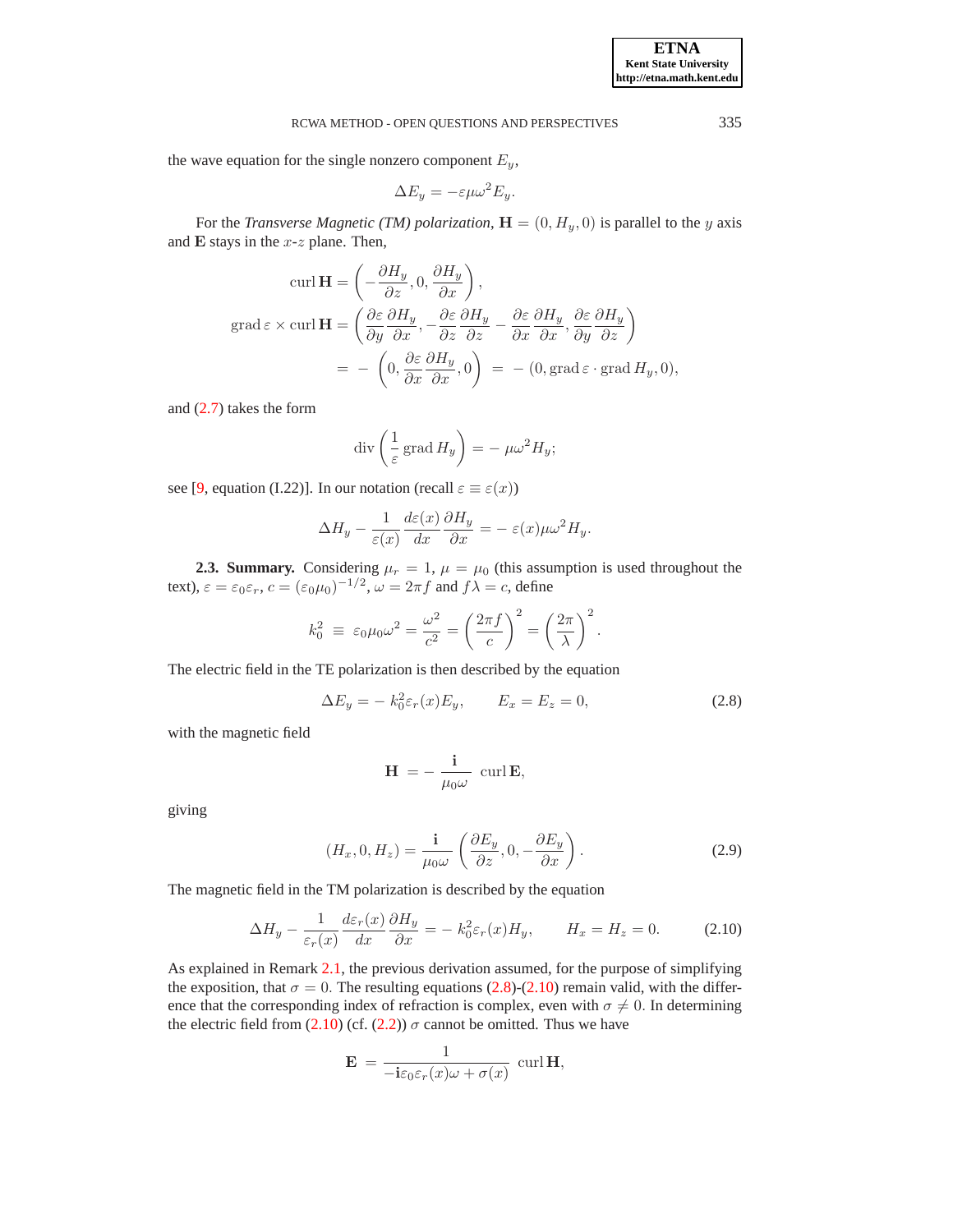<span id="page-5-1"></span>which yields

$$
(E_x, 0, E_z) = \frac{1}{-\mathbf{i}\varepsilon_0 \varepsilon_r(x)\omega + \sigma(x)} \left(-\frac{\partial H_y}{\partial z}, 0, \frac{\partial H_y}{\partial x}\right).
$$
 (2.11)

The given description is valid in the superstrate, in the grating region, and in the substrate. In the following we will use equations  $(2.8)-(2.9)$  $(2.8)-(2.9)$  for the description of the electric and magnetic fields in the TE polarization, and equations [\(2.10\)](#page-4-2)-[\(2.11\)](#page-5-1) for the description of the magnetic and electric fields in the TM polarization. In the rest of the text the index of refraction of the substrate is generally complex, i.e.,  $\sigma$  is presumed to have, in general, a nonzero value.

<span id="page-5-0"></span>**3. The RCWA method for a rectangular grating.** We will consider the rectangular grating in the x-z plane described above (see Figure [2.1\)](#page-3-0), with its extension from  $-\infty$  to  $+\infty$  in the y coordinate, where  $n_1$  and  $n_{II}$  denote the indices of refraction of the superstrate and substrate materials, respectively. Throughout the text we assume, consistently with the applications that motivate our work, that there are no losses in the superstrate, i.e.,  $n_I$  is real. The substrate can be conductive, and  $n_{\text{II}}$  is generally complex with positive real and nonnegative imaginary parts.

The incident electric field is in the TE polarization normal to the plane of incidence, i.e., it is given by its  $y$ -component

$$
E_y^{\text{inc}} = e^{\mathbf{i}k_0 n_1 (x \sin \theta + z \cos \theta)},\tag{3.1}
$$

<span id="page-5-2"></span>where  $x \sin \theta + z \cos \theta$  determines the phase along the direction D of the incident wave vector  $\mathbf{k}_\text{I}$ ,

$$
\mathbf{k}_{\mathrm{I}} = n_{\mathrm{I}} \frac{\omega}{c} (\sin \theta, 0, \cos \theta),
$$

with the wavenumber

$$
k_{\rm I} = \|\mathbf{k}_{\rm I}\| = n_{\rm I} \frac{\omega}{c} = n_{\rm I} \frac{2\pi}{\lambda};
$$

see  $[9,$  relation  $(I.16)$ ]. Please note that with  $(2.5)$  this gives the time-harmonic field

$$
\widehat{E}_y^{\text{inc}} = \text{Re}[e^{\mathbf{i}\{k_0 n_1(x\sin\theta + z\cos\theta) - \omega t\}}],
$$

which corresponds to the wave propagating in the direction of increasing x and z, i.e., down and to the right. Similarly, in the TM polarization the incident magnetic field is normal to the plane of incidence,

$$
H_y^{\text{inc}} = e^{\mathbf{i}k_0 n_1 (x \sin \theta + z \cos \theta)}.
$$
\n(3.2)

<span id="page-5-3"></span>The RCWA method will first be described assuming TE polarization, and then applied to TM polarization.

**3.1. Planar diffraction: TE polarization.** For completeness we will briefly derive some basics of the differential theory of gratings. A correspondence to the standard literature will be given by referencing the formulas and page numbers in [\[9\]](#page-26-0). An extensive survey of the literature can be found in [\[6,](#page-26-2) [7,](#page-26-3) [9\]](#page-26-0).

Since the grating surface is periodic with period  $p$  and infinite, translation in the  $x$  coordinate from x to  $x + p$  multiplies the incident wave [\(3.1\)](#page-5-2) by the phase factor  $e^{ik_1 p \sin \theta}$ , as depicted in Figure [3.1.](#page-6-0)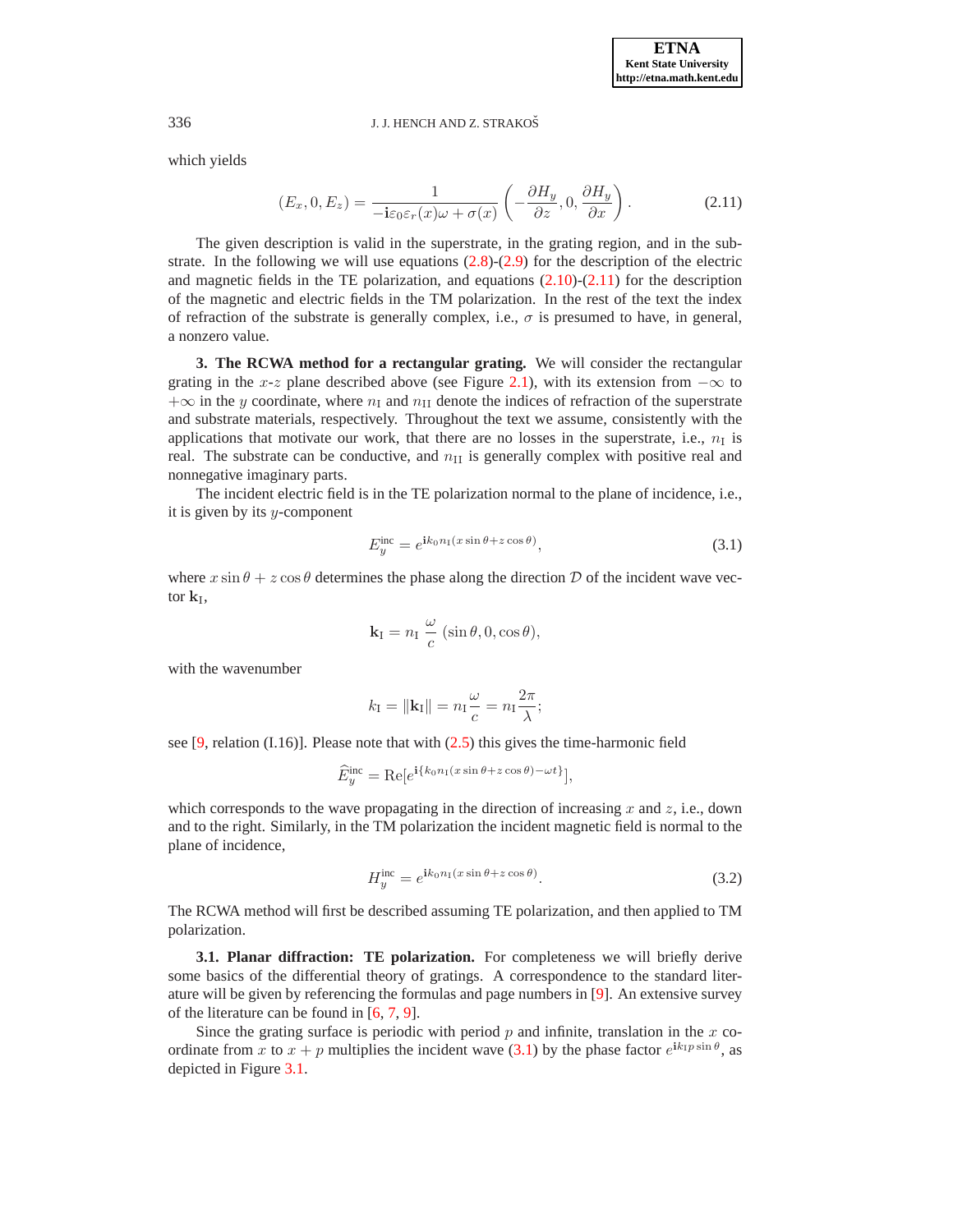

<span id="page-6-0"></span>FIGURE 3.1. *Phase determining the periodicity.*

In linear optics, the transformation of the incident field into the total field is linear, therefore the total field  $E_y(x, z)$  satisfies

$$
E_y(x+p,z) = e^{\mathbf{i}k_1 p \sin \theta} E_y(x,z),
$$

which must hold in the superstrate, in the grating and in the substrate; see [\[9,](#page-26-0) relation (I.27)]. Consequently the function  $F(x, z) \equiv e^{-i \overrightarrow{k}_1 x \sin \theta} E_y(x, z)$  is periodic in x with period p,

$$
F(x+p, z) = e^{-i k_1 (x+p) \sin \theta} E_y(x+p, z) = e^{-i k_1 x \sin \theta} E_y(x, z) = F(x, z).
$$

This periodicity is used for *separation of the space variables* using the following Fourier expansion

$$
F(x,z) = \sum_{s=-\infty}^{+\infty} f_s(z) e^{is\frac{2\pi}{p}x}, \quad \text{i.e.,} \quad E_y(x,z) = \sum_{s=-\infty}^{+\infty} f_s(z) e^{ik_{xs}x}, \tag{3.3}
$$

<span id="page-6-3"></span><span id="page-6-1"></span>where  $f_s(z)$  are the Fourier coefficients independent of x,

$$
k_{xs} \equiv k_{\rm I} \sin \theta + s \frac{2\pi}{p} = k_0 \left( n_{\rm I} \sin \theta + s \frac{\lambda}{p} \right), \quad s = 0, 1, -1, \dots; \tag{3.4}
$$

see [\[9,](#page-26-0) relations (I.3), p. 3, and (I.29"), p. 22]. With  $n<sub>I</sub>$  real,  $k<sub>I</sub>$  and  $k<sub>xs</sub>$  are also real. The relations in [\(3.4\)](#page-6-1) are called the Floquet conditions. Since the wavenumber of the reflected field is preserved,

$$
k_{\rm I}^2 = k_{xs}^2 + k_{\rm I,zs}^2,\tag{3.5}
$$

<span id="page-6-2"></span>[\(3.4\)](#page-6-1) determines the discrete diffraction angles for which

<span id="page-6-4"></span>
$$
\sin \theta_s = \frac{k_{xs}}{k_{\rm I}} = \sin \theta + s \frac{\lambda}{n_{\rm I} p};\tag{3.6}
$$

see Figure [3.2](#page-7-0) and [\[9,](#page-26-0) relation (I.5)].

Relations [\(3.4\)](#page-6-1), [\(3.6\)](#page-6-2) represent the diffraction law for the grating. It replaces the common Snell's law for specular surfaces which simply states that the tangential component  $k_x$  is preserved. Here  $k_{xs}$  can take different values [\(3.4\)](#page-6-1) for different integers s.

It remains to determine the Fourier coefficients  $f_s(z)$  in [\(3.3\)](#page-6-3).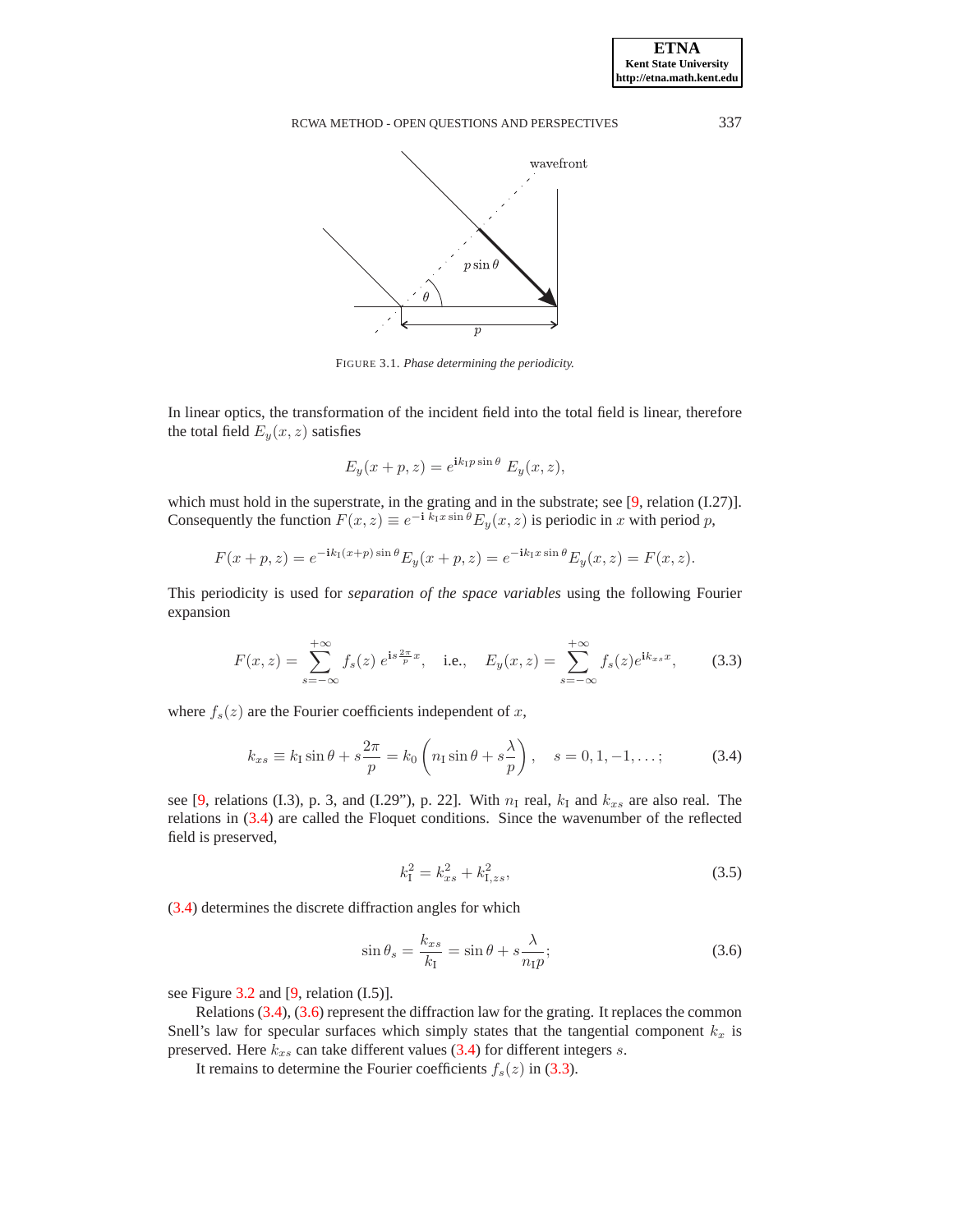

<span id="page-7-0"></span>FIGURE 3.2. *Angles between the diffraction orders.*

<span id="page-7-6"></span>**3.2. Solution in the superstrate and in the substrate – TE polarization.** In the homogeneous superstrate and substrate  $\varepsilon_r$  is constant, and [\(2.8\)](#page-4-1) takes the form of the Helmholtz equation

$$
\Delta E_y = -k_\ell^2 E_y, \quad E_x = E_z = 0, \quad \ell = I, II.
$$
\n(3.7)

<span id="page-7-1"></span>Therefore, for  $z < 0$  (superstrate) and  $z > d$  (substrate) introducing the Fourier expansion [\(3.3\)](#page-6-3) into [\(3.7\)](#page-7-1) gives the infinite set of *uncoupled* ordinary differential equations for the unknown coefficients  $f_s(z)$ ,

$$
\left[\frac{d^2}{dz^2} + k_{\ell,zs}^2\right]f_s^{(\ell)}(z) = 0, \quad \ell = \text{I}, \text{II}, \quad s = 0, 1, -1, \dots,
$$
\n(3.8)

<span id="page-7-3"></span><span id="page-7-2"></span>where  $k_{\ell,zs}^2 = k_{\ell}^2 - k_{xs}^2$ ; see [\(3.5\)](#page-6-4). A general solution can be written as

$$
f_s^{(\ell)}(z) = A_s^{(\ell)} e^{-ik_{\ell,zs}z} + B_s^{(\ell)} e^{ik_{\ell,zs}z}, \tag{3.9}
$$

where  $A_s^{(\ell)}$ ,  $B_s^{(\ell)}$  are integrating constants. The physically meaningful solution is bounded when the waves propagate away from the grating, which means that the unbounded part of [\(3.9\)](#page-7-2) is nonphysical and must be excluded.

<span id="page-7-5"></span>Since the superstrate is lossless, the refraction index  $n<sub>I</sub>$  is real, and therefore

$$
k_{\text{I},zs} = \sqrt{k_{\text{I}}^2 - k_{xs}^2} \tag{3.10}
$$

is real and positive if  $k_1 > k_{xs}$ , and zero or purely imaginary with positive imaginary part if  $k_1 \le k_{xs}, k_1 = k_0 n_I$ . When  $k_{I,zs}$  is real and positive the term  $A_s^{(\ell)} e^{-ik_{\ell,zs}z}$  corresponds to the wave propagating in the direction of decreasing z, i.e., going up, while the term  $B_s^{(\ell)} e^{ik_{\ell,z}}$ corresponds to the wave propagating in the direction of increasing  $z$ , i.e., going down. If  $k_{1,zs}$  is zero or purely imaginary then there is no wave propagating in the z direction, the corresponding modes are evanescent and they will not be further considered.

Keeping a single incident wave (with  $s = 0$ ) and considering no incidence from the substrate, the solution of  $(3.7)$  in the superstrate  $(z < 0)$  can finally be written in the form  $(R_s \equiv A_s^{(I)})$ 

$$
E_y^{\text{I}} = e^{\text{i}k_{\text{I}}(x\sin\theta + z\cos\theta)} + \sum_{s=-\infty}^{+\infty} R_s e^{\text{i}k_{xs}x - \text{i}k_{\text{I},zs}z}.
$$
 (3.11)

<span id="page-7-4"></span>Since  $k_{xs}$  is real and  $k_{II}$  corresponding to the substrate has a positive real and a nonnegative imaginary part,

$$
k_{\rm II, zs}^2 = k_{\rm II}^2 - k_{xs}^2
$$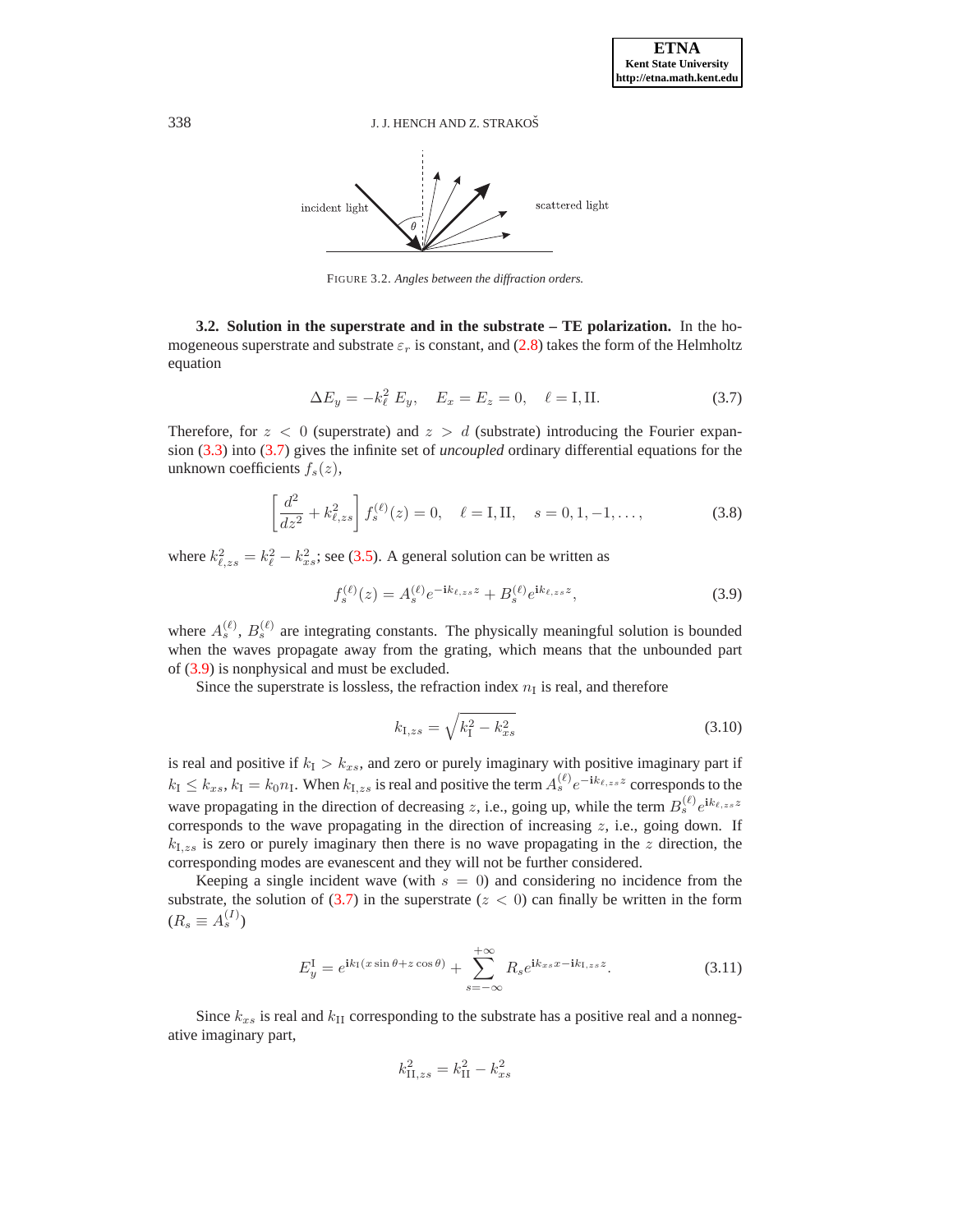must also have a nonnegative imaginary part, with the real part positive or negative (the evanescent modes are not considered). Its square root is taken in the first quadrant, with positive real and nonnegative imaginary parts. Then, the resulting solution of  $(3.7)$  represented by the wave propagating in the substrate  $(z > d)$  in the direction of increasing z, i.e., travelling down, is given by  $(\widehat{T}_s \equiv B_s^{(II)})$ 

$$
E_y^{\text{II}} = \sum_{s=-\infty}^{+\infty} \widehat{T}_s e^{\mathbf{i}k_{xs}x + \mathbf{i}k_{\text{II},zs}z};\tag{3.12}
$$

<span id="page-8-2"></span>cf. [\[9,](#page-26-0) (I.35) respectively (I.38), p. 24]. Please note that  $E_y^{\text{II}}$  is bounded when  $z \to +\infty$ , which complies with the physical requirement. The fact that  $E_y^{\text{I}}$  is bounded when  $z \to -\infty$ follows trivially since  $k_{I,zs}$  is real or purely imaginary (with no wave propagating in the latter case).

Since the imaginary part of  $k_{\text{II},zs}$  is nonnegative, the real part of  $e^{ik_{\text{II},zs}z}$  can be rather small for  $z = d$ , which can cause difficulties in *numerical computations*. Therefore, it might be convenient to consider the following scaling

<span id="page-8-4"></span>
$$
E_y^{\text{II}} = \sum_{s=-\infty}^{+\infty} T_s e^{ik_{xs}x + ik_{\text{II},zs}(z-d)}, \tag{3.13}
$$

<span id="page-8-0"></span>where

$$
\widehat{T}_s = T_s e^{-ik_{\text{II},zs}d}.\tag{3.14}
$$

As a consequence,  $T_s$  can be expected to be much smaller in magnitude than  $\widehat{T}_s$ . It should also be noticed that the scaling is equivalent to moving the origin in the  $z$  direction by a distance  $d$ . In the following derivation we will continue with the scaled expansion  $(3.13)$ , and we will comment on the effect of non-scaling on the derived algebraic system later.

The integrating constants  $R_s$  and  $T_s$  have to be determined from the boundary conditions on the top  $(z = 0)$  and the bottom  $(z = d)$  of the grating region.

REMARK 3.1. It should be noted that we use a different orientation of the  $z$  coordinate than the  $y$  coordinate in [\[9\]](#page-26-0).

**3.3. Infinite set of differential equations for the grating region – TE polarization.** In the grating region,  $\varepsilon_r(x)$  represents a periodic (sufficiently smooth) function with respect to  $x$  with period  $p$ . It can therefore be expressed by its Fourier series

$$
\varepsilon_r(x) = \sum_{h=-\infty}^{+\infty} \epsilon_h e^{ih\frac{2\pi}{p}x}.
$$
 (3.15)

<span id="page-8-1"></span>Later (for the TM polarization) it will be convenient to consider also the subsequent Fourier expansions

$$
\frac{1}{\varepsilon_r(x)} = \sum_{h=-\infty}^{+\infty} a_h e^{ih\frac{2\pi}{p}x}.
$$
 (3.16)

<span id="page-8-5"></span><span id="page-8-3"></span>If the geometry of the grating is symmetric with respect to  $x$ , as in Figure [2.1,](#page-3-0) the equality  $\varepsilon_r(x) = \varepsilon_r(-x)$  gives

$$
\epsilon_h = \epsilon_{-h} \quad \text{and} \quad a_h = a_{-h}, \quad h = 1, 2, \dots \tag{3.17}
$$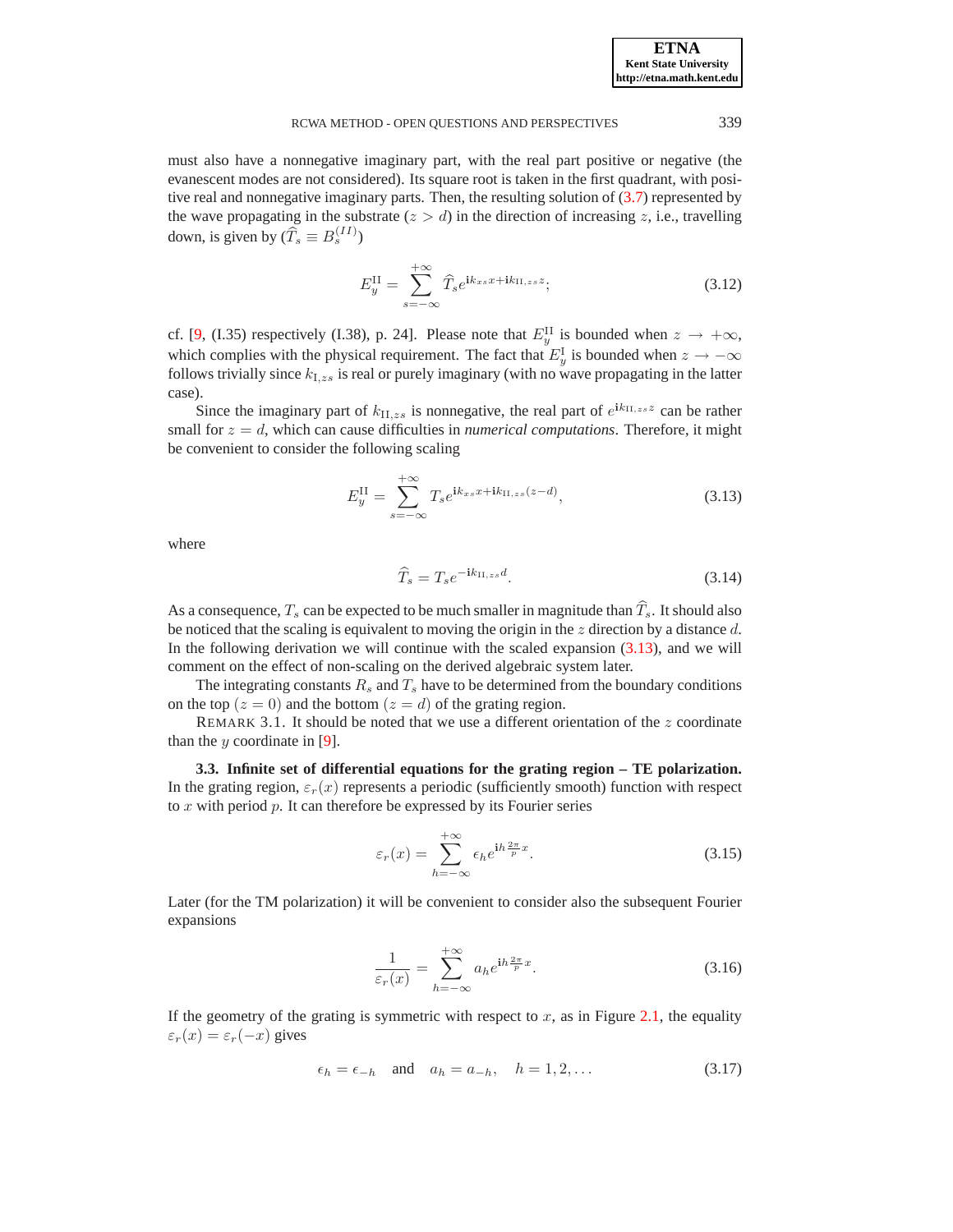The symmetry of the grating is not substantial here; it affects only the properties of the matrix blocks in the resulting linear algebraic systems. With the Fourier expansion [\(3.3\)](#page-6-3), [\(3.15\)](#page-8-1) leads again to the separation of the x and z variables and to a reduction of the problem to a set of ordinary differential equations for the Fourier amplitudes  $f_s(z)$ ,  $s = 0, 1, -1, \ldots$ , which, unlike [\(3.8\)](#page-7-3), are coupled. The separation of variables is the key issue in the RCWA method. When the analytic solution of the *truncated* system of ODEs is expressed in a form of matrix functions, the boundary conditions formulated for  $z = 0$  and  $z = d$  give the linear algebraic systems for the integrating constants.

Inserting the Fourier expansions  $(3.3)$  and  $(3.15)$  into  $(2.8)$  then gives (cf. [\[9,](#page-26-0) (II.2), p. 38])

$$
\left[\frac{d^2}{dx^2} + \frac{d^2}{dz^2}\right] \sum_{s=-\infty}^{+\infty} f_s(z) e^{\mathbf{i}k_{xs}x} = -k_0^2 \sum_{h=-\infty}^{+\infty} \epsilon_h e^{\mathbf{i}h\frac{2\pi}{p}x} \sum_{s=-\infty}^{+\infty} f_s(z) e^{\mathbf{i}k_{xs}x}.
$$

Substituting for  $k_{xs}$  in the exponentials, straightforward manipulations lead to (we leave a discussion of some important details to Section [3.6\)](#page-14-0)

$$
\sum_{j=-\infty}^{+\infty} \left\{ \left[ \frac{d^2}{dz^2} - k_{xj}^2 \right] f_j(z) \right\} e^{ij\frac{2\pi}{p}x} = -k_0^2 \sum_{j=-\infty}^{+\infty} \left\{ \sum_{s=-\infty}^{+\infty} \epsilon_{j-s} f_s(z) \right\} e^{ij\frac{2\pi}{p}x}.
$$
 (3.18)

<span id="page-9-0"></span>Equating for the index  $j$  gives the result

$$
\frac{d^2f_j(z)}{dz^2} = k_{xj}^2 f_j(z) - k_0^2 \sum_{s=-\infty}^{+\infty} \epsilon_{j-s} f_s(z).
$$
 (3.19)

Note that for any homogeneous medium in which only  $\epsilon_0$  is nonzero (and  $\varepsilon_r(x)$  is constant), [\(3.19\)](#page-9-0) decouples into the set of independent equations [\(3.8\)](#page-7-3).

It is common to use the scaling  $w = zk_0$ . Using the new scaled variable w, [\(3.19\)](#page-9-0) takes the form

$$
\frac{d^2 f_j(w)}{dw^2} = \frac{k_{xj}^2}{k_0^2} f_j(w) - \sum_{s=-\infty}^{+\infty} \epsilon_{j-s} f_s(w), \quad j = 0, 1, -1, 2, -2, \dots
$$
 (3.20)

<span id="page-9-1"></span>We emphasize the fact that under standard assumptions on the convergence of the Fourier expansions above, [\(3.20\)](#page-9-1) represents one particular form, out of many mathematically equivalent forms, of writing the infinite set of differential equations for the Fourier amplitudes  $f_i(w)$ ,  $j = 0, 1, -1, 2, -2, \ldots$ . After truncation, such mathematically equivalent forms can produce truncated finite dimensional problems which have *different approximation errors and convergence properties*. The next two subsections discuss the method of truncation used in the standard RCWA method. Open questions related to the truncation of the Fourier expansions and the infinite system of differential equations given above will be discussed later in Section [4.](#page-24-0)

<span id="page-9-2"></span>**3.4. Truncation – TE polarization.** For numerical computations, it is necessary to truncate the infinite Fourier expansions. From this point forward, we will consider that the computed fields are described with sufficient accuracy by their  $2N + 1$  Fourier components. The choice of  $N$  depends on the problem; the corresponding truncation error should be in balance with the accuracy of subsequent numerical computations, in particular with the accuracy of solving the system of ODEs (approximation of matrix functions) and the accuracy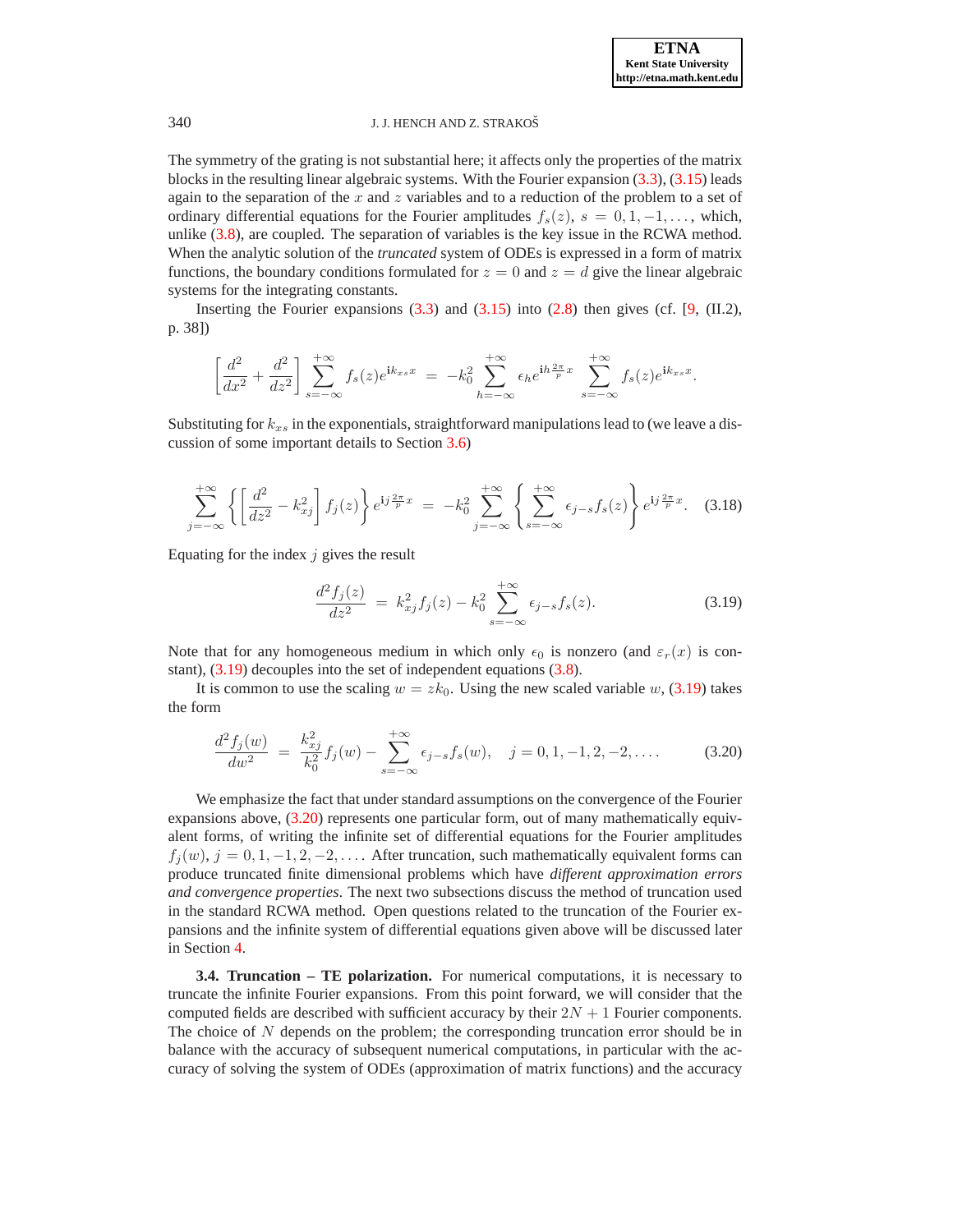of solving the final system of linear algebraic equations for integrating constants described below.

<span id="page-10-0"></span>In the superstrate and in the substrate (see  $(3.11)$  and  $(3.13)$ )

$$
E_{y}^{I} = e^{ik_{I}(x \sin \theta + z \cos \theta)} + \sum_{s=-N}^{N} R_{s} e^{ik_{xs}x - ik_{I,zs}z}
$$
  
\n
$$
= e^{ik_{I}z \cos \theta} e^{ik_{I}x \sin \theta} + \sum_{s=-N}^{N} (R_{s} e^{-ik_{I,zs}z}) e^{ik_{xs}x}
$$
  
\n
$$
\equiv \sum_{s=-N}^{N} u_{I,y}^{(s)}(z) e^{ik_{xs}x},
$$
  
\n
$$
E_{y}^{II} = \sum_{s=-N}^{N} T_{s} e^{ik_{xs}x + ik_{II,zs}(z - d)} = \sum_{s=-N}^{N} (T_{s} e^{ik_{II,zs}(z - d)}) e^{ik_{xs}x}
$$
  
\n
$$
\equiv \sum_{s=-N}^{N} u_{II,y}^{(s)}(z) e^{ik_{xs}x}.
$$
  
\n(3.22)

<span id="page-10-2"></span>We use here for simplicity the same notation for  $E_y^I$  and  $E_y^{II}$  as in [\(3.12\)](#page-8-2) and [\(3.13\)](#page-8-0), i.e., we omit in  $(3.21)$  and  $(3.22)$  the index N denoting the truncation order of the Fourier modes. Denoting

$$
r_{\text{TE}} = \begin{bmatrix} R_{-N} \\ \vdots \\ R_0 \\ \vdots \\ R_N \end{bmatrix} \in \mathbb{C}^{2N+1}, \quad t_{\text{TE}} = \begin{bmatrix} T_{-N} \\ \vdots \\ T_0 \\ \vdots \\ T_N \end{bmatrix} \in \mathbb{C}^{2N+1}, \tag{3.23}
$$

$$
Y_{\rm I} = \text{diag}(k_{\rm I,zs}/k_0) \in \mathbb{C}^{(2N+1)\times(2N+1)},\tag{3.24}
$$

$$
Y_{\text{II}} = \text{diag}(k_{\text{II},zs}/k_0) \in \mathbb{C}^{(2N+1)\times(2N+1)},\tag{3.25}
$$

<span id="page-10-1"></span>the parts in the truncated Fourier expansions  $(3.21)$  and  $(3.22)$  dependent on the z variable can be written, using vector notation, as

$$
u_y^{\mathrm{I}} = \begin{bmatrix} u_{1,y}^{(-N)} \\ \vdots \\ u_{1,y}^{(0)} \\ \vdots \\ u_{1,y}^{(N)} \end{bmatrix} = \begin{bmatrix} R_{-N}e^{-ik_{1,z}(-N)z} \\ \vdots \\ R_0e^{-ik_{1z0}z} \\ \vdots \\ R_Ne^{-ik_{1,zN}z} \end{bmatrix} + \begin{bmatrix} 0 \\ \vdots \\ e^{ik_{1}z\cos\theta} \\ \vdots \\ 0 \end{bmatrix},
$$

$$
u_y^{\rm II} = \left[ \begin{array}{c} u_{\rm II,y}^{(-N)} \\ \vdots \\ u_{\rm II,y}^{(N)} \end{array} \right] = \left[ \begin{array}{c} T_{-N}e^{{\bf i}k_{\rm II,z(-N)}(z-d)} \\ \vdots \\ T_{N}e^{{\bf i}k_{\rm II,zN}(z-d)} \end{array} \right],
$$

**ETNA Kent State University http://etna.math.kent.edu**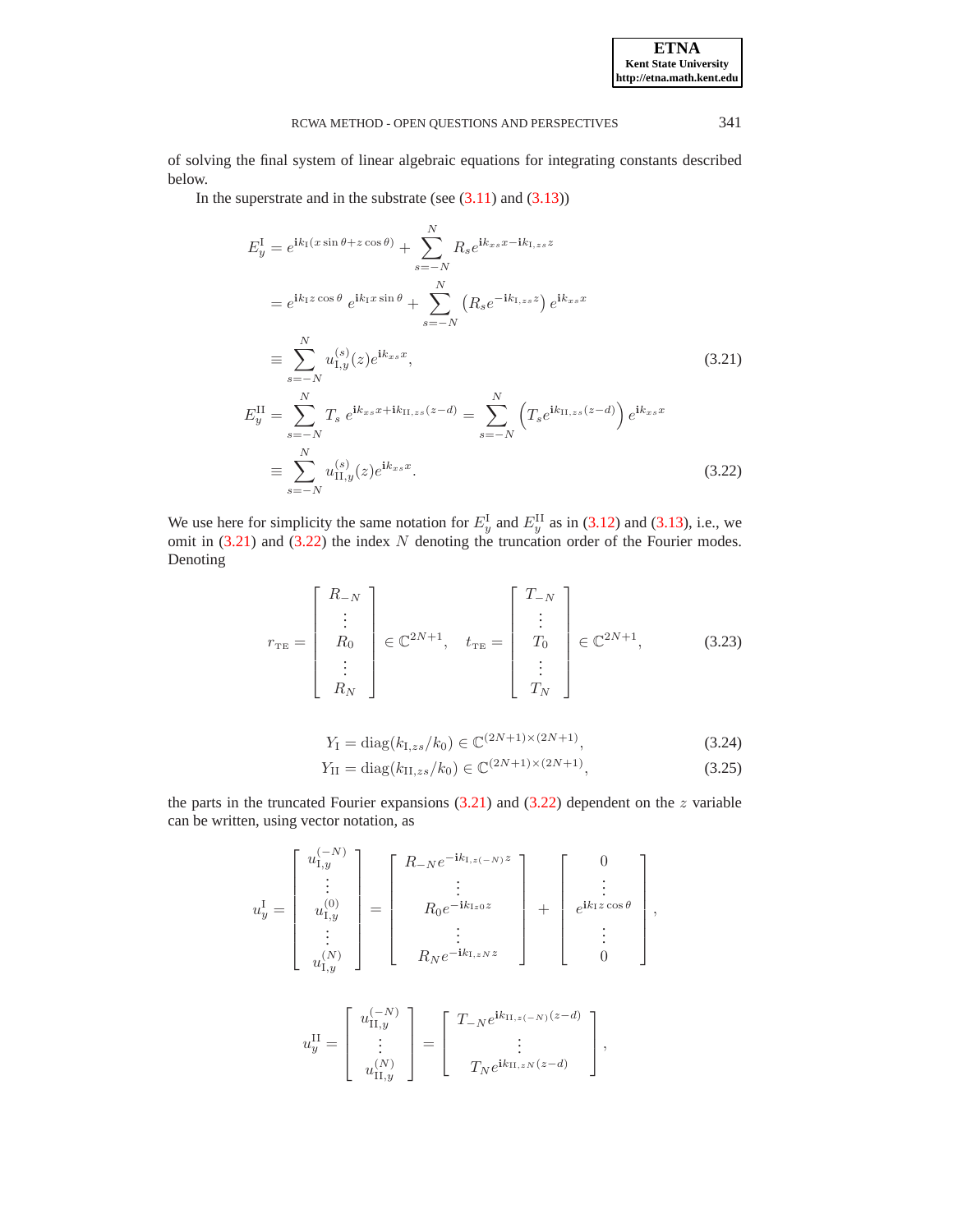<span id="page-11-0"></span>where  $k_{x0} = k_1 \sin \theta$ ,  $k_{1,z0} = k_1 \cos \theta$ ; see [\(3.4\)](#page-6-1) and [\(3.10\)](#page-7-5). With the scaling  $w = zk_0$ , and using matrix exponentials,

$$
u_y^{\text{I}} = e^{-iY_{\text{I}}w}r_{\text{TE}} + e^{iY_{\text{I}}w}e_0,\tag{3.26}
$$

$$
u_y^{\rm II} = e^{iY_{\rm II}(w - dk_0)} t_{\rm TE},\tag{3.27}
$$

where the last term in [\(3.26\)](#page-11-0),  $e_0 = [0, \ldots, 0, 1, 0, \ldots, 0]^T$ , corresponds to the incident plane wave given above (with the single nonzero spectral mode).

Similarly to [\(3.21\)](#page-10-0)-[\(3.22\)](#page-10-0) we consider in the grating region the truncated expansion (see [\(3.3\)](#page-6-3))

$$
E_y^G = \sum_{s=-N}^N f_s(w)e^{ik_{xs}x}, \quad u_y^G(w) \equiv \begin{bmatrix} f_{-N}(w) \\ \vdots \\ f_N(w) \end{bmatrix}.
$$
 (3.28)

<span id="page-11-3"></span>The  $2N + 1$  differential equations for the parts of the Fourier expansion dependent on z in [\(3.20\)](#page-9-1),  $j = -N, \ldots, N$ , can be written in matrix form

$$
\frac{d^2u_y^G}{dw^2} = -Cu_y^G, \quad C = \Upsilon - Y_G^2 \in \mathbb{C}^{(2N+1)\times(2N+1)},\tag{3.29}
$$

<span id="page-11-4"></span><span id="page-11-1"></span>where

$$
Y_G = \text{diag}(k_{xs}/k_0)
$$
  
= 
$$
\text{diag}\Big(n_1 \sin \theta + N \frac{\lambda}{p}, \dots, n_1 \sin \theta, \dots, n_1 \sin \theta - N \frac{\lambda}{p}\Big),
$$
 (3.30)

$$
(\Upsilon)_{js} = \epsilon_{j-s}, \quad j, s = -N, \dots, 0, \dots, N. \tag{3.31}
$$

Here  $\Upsilon$  represents a Toeplitz matrix with the entries determined by the Fourier expansion of the relative permittivity in the grating region. Since for the simple geometry of the grating  $(3.17)$  holds,  $\Upsilon$  and, consequently, C are complex symmetric. A general solution of  $(3.29)$ is then given in matrix form by

$$
u_y^G = e^{i\sqrt{C}w} g_{\text{TE}}^+ + e^{-i\sqrt{C}w} \widehat{g}_{\text{TE}}^-, \tag{3.32}
$$

<span id="page-11-2"></span>where  $g_{\text{TE}}^+$  and  $\hat{g}_{\text{TE}}^-$  represent the corresponding vectors of the integrating constants.

Assume, for a moment, that  $\sqrt{C}$  is a single complex number with a *positive real* and a nonzero imaginary parts. Then, the first term in [\(3.32\)](#page-11-2) corresponds to the downward and the second part to the upward wave in the grating region ( $0 \leq w \leq dk_0$ ). The fact that the signal can only be damped, not amplified, which means that the energy of the signal cannot grow in the direction of its propagation, requires in both cases the *positive imaginary part of the square root*; cf. [\[13,](#page-26-5) Section 24.3, relations (24.37), (24.38), (24.51) and (24.55)]. It should be realized, however, that only if the real part of the square root is *positive*, then with our choice in [\(2.5\)](#page-2-3) the first part in [\(3.32\)](#page-11-2) corresponds to the downward and the second part to the upward wave in the grating region. With the positive imaginary part of  $\sqrt{C}$  the wave corresponding to  $e^{i\sqrt{C}w}g_{\text{TE}}^+$  is then damped with increasing w, while the wave corresponding to  $e^{-i\sqrt{C}w}\hat{g}_{\text{TE}}^$ is damped with *decreasing* w, which is in agreement with the waves propagating downwards and upwards, respectively.

If, however, the real part of the square root  $\sqrt{C}$  is negative, then with our choice in [\(2.5\)](#page-2-3) the second part in [\(3.32\)](#page-11-2) corresponds to the downward and the first part to the upward wave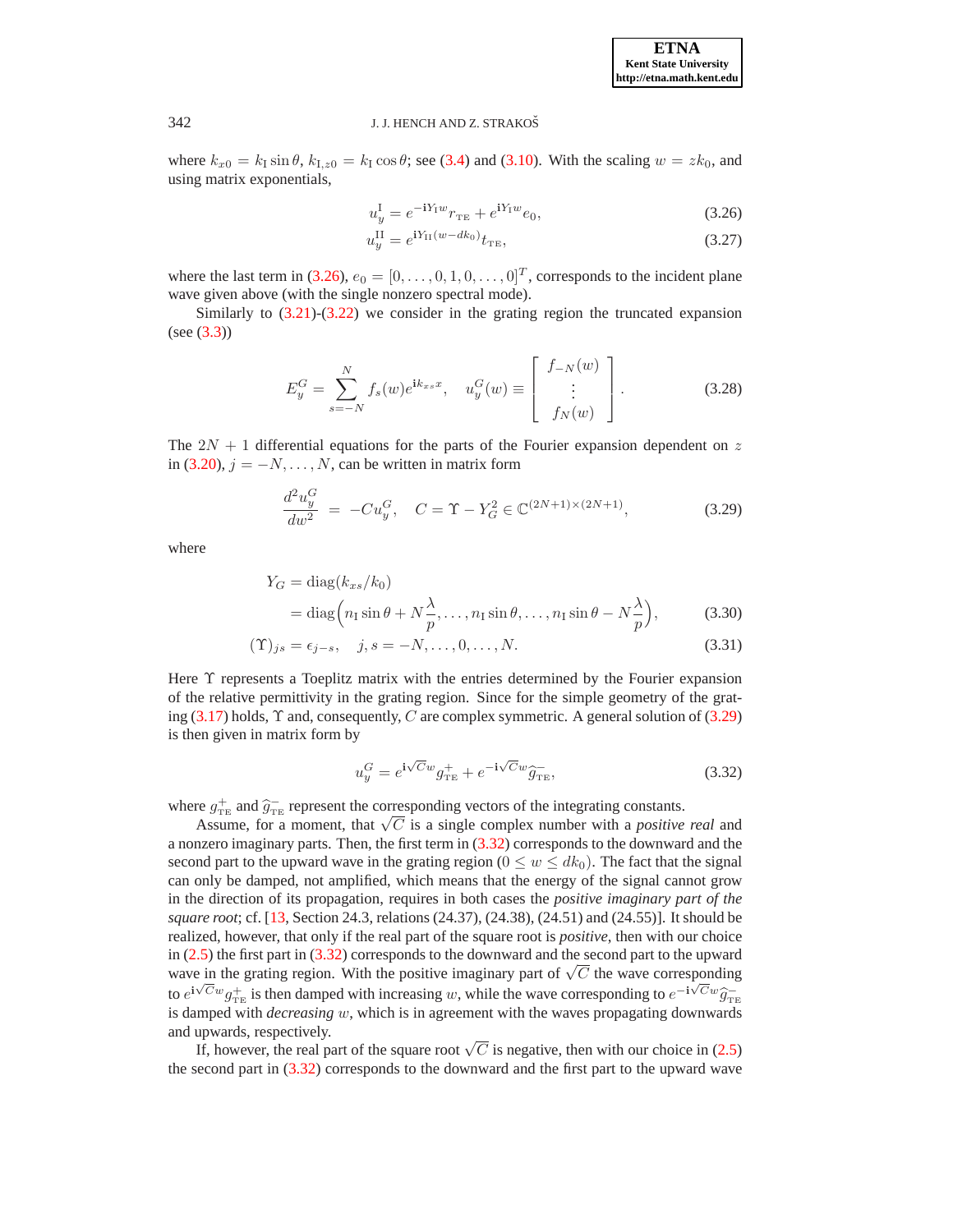**ETNA Kent State University http://etna.math.kent.edu**

in the grating region. Then the requirement of non-amplification of the signal (which is frequently in the engineering literature identified with stability) implies that the imaginary part of  $\sqrt{C}$  must be negative.

It should be noted that the non-amplification of the signal requires the real and imaginary parts of  $\sqrt{C}$  *to have the same sign*. If C is in the upper half plane, then the principal square root of  $C$  lies in the first quadrant, and the solution of the discretized problem  $(3.32)$ has a straightforward physical interpretation. If, however,  $C$  is in the lower half part of the complex plane, i.e., it has a negative imaginary part, then the real and imaginary parts of the square root  $\sqrt{C}$  cannot have the same sign, *no matter which branch of the complex square root is considered*. In such a case the physical meaning of the discretized solution is unclear, since the signal is inevitably amplified in one of the directions of its propagation.

In the RCWA method, C is a *matrix*, and the considerations above apply to every indi-vidual eigenvalue of C; cf. [\[4\]](#page-26-6) and [\[5,](#page-26-7) Section 6.2]. Indeed, denoting by  $C = UJU^{-1}$  the Jordan canonical form of  $C$ ,  $(3.32)$  in fact means

$$
u_y^G = U e^{i\sqrt{J}w} U^{-1} g_{\text{TE}}^+ + U e^{-i\sqrt{J}w} U^{-1} g_{\text{TE}}^-.
$$
 (3.33)

<span id="page-12-0"></span>If all eigenvalues of  $C$  lie in the upper half plane, then the principal value of the complex square root will be in the first quadrant for *all* eigenvalues, and it make sense to state that the square root in  $(3.32)$  corresponds to the branch with the positive imaginary part.

Here *we assume* that C indeed has all its eigenvalues in the upper half plane. Whether such an assumption restricts the applicability of the RCWA method is yet to be found (see the discussion below) and we pose it as an open problem.

REMARK 3.2. Discussions of the choice of a branch of the complex square root lacks completeness in the literature on RCWA known to us. In particular, the consequences of the fact that non-amplification of the signal in the direction of propagation links together the signs of *both* real and imaginary parts of the eigenvalues in  $(3.33)$ , with its consequences for  $\sqrt{C}$ , are not clearly explained. Sometimes the signs of the *real parts* of the eigenvalues of  $\sqrt{C}$ are ignored, and the positive imaginary parts of the eigenvalues of  $\sqrt{C}$  are identified with damping, independently of the direction in which the signal propagates. Such an approach is not correct. For example, the negative real part of the eigenvalue of  $\sqrt{C}$  corresponds in  $e^{i\sqrt{C}w}g_{\text{TE}}^{+}$  to the wave propagating in the direction of decreasing w, and therefore the positive imaginary part of the eigenvalue of  $\sqrt{C}$  means in such a case an amplification, not damping, of the signal in the direction of propagation. Similarly, the negative real part of of the eigenvalue of  $\sqrt{C}$  corresponds in  $e^{-i\sqrt{C}w}\hat{g}^{-}_{TE}$  to the wave going in the direction of increasing w, and the positive imaginary part of the eigenvalue of  $\sqrt{C}$  means in this case an amplification, not damping, of the signal in the direction of propagation.

Positive imaginary parts of the eigenvalues of  $\sqrt{C}$  can cause numerical difficulties; cf. Section [3.2.](#page-7-6) We will therefore use, as above, the following scaling

<span id="page-12-2"></span>
$$
u_y^G = e^{i\sqrt{C}w} g_{\text{TE}}^+ + e^{-i\sqrt{C}(w - dk_0)} g_{\text{TE}}^-,\tag{3.34}
$$

<span id="page-12-1"></span>where, comparing with  $(3.32)$ ,

$$
\widehat{g}_{\mathrm{TE}} = e^{\mathbf{i}\sqrt{C}dk_0} g_{\mathrm{TE}}^-.
$$
\n(3.35)

In the following derivation we will continue with the scaled expansion [\(3.34\)](#page-12-1), and we will comment on the effect of non-scaling to the derived algebraic system later.

Summarizing,  $(3.26)$ ,  $(3.27)$ , and  $(3.34)$  describe the w (or z) dependent  $2N + 1$  Fourier coefficients of the truncated Fourier expansion (in the variable x) of the electric field  $E_y$  in the superstrate, substrate, and in the grating region, respectively.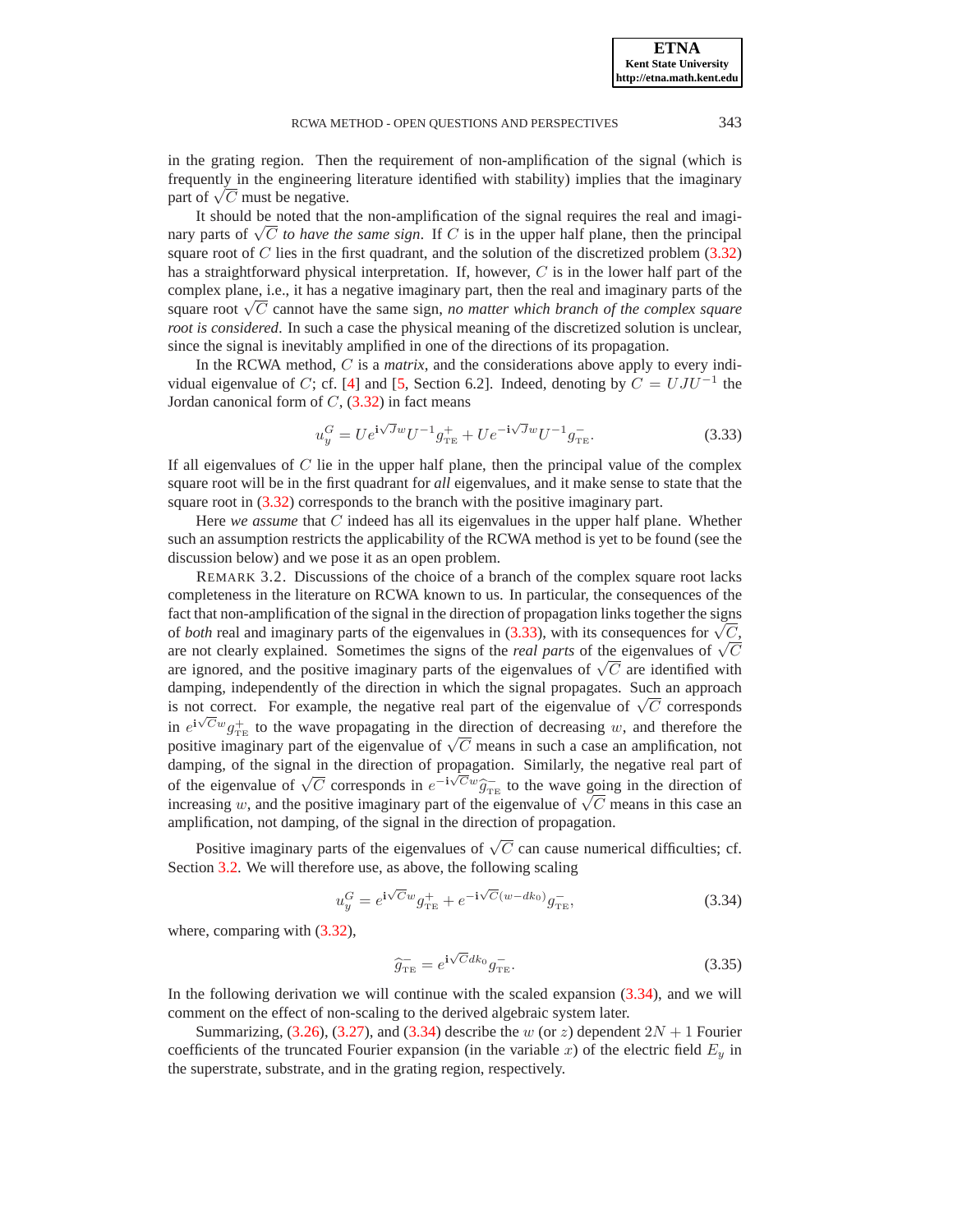**ETNA Kent State University http://etna.math.kent.edu**

### 344 J. J. HENCH AND Z. STRAKOŠ

**3.5. Matching on the boundaries and formulation of the algebraic problem – TE polarization.** In order to determine the integrating constants, which represent the vectors  $r_{\text{TE}}$ ,  $t_{\text{TE}}$ ,  $g_{\text{TE}}^+$  and  $g_{\text{TE}}^-$ , each of length  $2N + 1$ , we have two sets of  $2N + 1$  equations for matching the electric field at  $z = 0$  and  $z = d$  (top and bottom of the grating region). Two missing sets of  $2N + 1$  equations can be obtained by matching the tangential components  $H_x$ of the magnetic field  $[9, pp. 39-40]$  given by (see  $(2.9)$ )

$$
H_x = \frac{\mathbf{i}}{\mu_0 \omega} \frac{\partial E_y}{\partial z} = \mathbf{i} \left( \frac{\varepsilon_0}{\mu_0} \right)^{1/2} \frac{\partial E_y}{\partial w}.
$$

Unlike in some other methods for computing the diffraction of light on gratings, the RCWA method deals with the grating region *mathematically* as a single region with the electric permittivity dependent on  $x$ . Consequently, there are no other boundary conditions to consider.

<span id="page-13-1"></span>Using the truncated Fourier expansions for  $E_y$ , (see [\(3.21\)](#page-10-0), [\(3.22\)](#page-10-0), and [\(3.28\)](#page-11-3)), and differentiating the Fourier coefficients [\(3.26\)](#page-11-0), [\(3.27\)](#page-11-0), and [\(3.34\)](#page-12-1) gives

$$
\frac{\partial u_y^{\mathrm{I}}}{\partial w} = -iY_1e^{-iY_1w}r_{\mathrm{TE}} + iY_1e^{iY_1w}e_0,\tag{3.36}
$$

$$
\frac{\partial u_y^{\text{II}}}{\partial w} = iY_{\text{II}}e^{iY_{\text{II}}(w - dk_0)}t_{\text{TE}},\tag{3.37}
$$

$$
\frac{\partial u_y^{\rm G}}{\partial w} = \mathbf{i}\sqrt{C}e^{\mathbf{i}\sqrt{C}w}g_{\rm TE}^+ - \mathbf{i}\sqrt{C}e^{-\mathbf{i}\sqrt{C}(w-dk_0)}g_{\rm TE}^-.
$$
\n(3.38)

Finally, writing the boundary matching conditions

$$
-E_y^{\rm I}(x,0) + E_y^{\rm G}(x,0) = 0, \quad -H_x^{\rm I}(x,0) + H_x^{\rm G}(x,0) = 0
$$

at  $z = 0$ , and

$$
+E_y^{\rm G}(x,d) - E_y^{\rm II}(x,d) = 0, \quad +H_x^{\rm G}(x,d) - H_x^{\rm II}(x,d) = 0
$$

at  $z = d$  into one matrix equations for the unknown integrating constants  $r_{\text{TE}}, g_{\text{TE}}^+, g_{\text{TE}}^-, t_{\text{TE}}$ , gives the large  $4(2N + 1) \times 4(2N + 1)$  linear algebraic system (the second and the fourth block equations have been multiplied by  $-i$ )

$$
\begin{bmatrix}\n-I & I & e^{i\sqrt{C}dk_0} & 0 \\
Y_I & \sqrt{C} & -\sqrt{C}e^{i\sqrt{C}dk_0} & 0 \\
0 & e^{i\sqrt{C}dk_0} & I & -I \\
0 & \sqrt{C}e^{i\sqrt{C}dk_0} & -\sqrt{C} & -Y_{II}\n\end{bmatrix}\n\begin{bmatrix}\nr_{\text{TE}} \\
g_{\text{TE}}^+\n\end{bmatrix} =\n\begin{bmatrix}\ne_0 \\
n_I\cos\theta\,e_0 \\
0 \\
0\n\end{bmatrix},
$$
\n(3.39)

<span id="page-13-0"></span>denoted in the following as

$$
A_{\text{TE}}\xi_{\text{TE}}=b_{\text{TE}}.
$$

It should be noted that in most practical measurements one does not actually need the full solution  $\xi_{TE}$ . Typically, only the zeroth order mode of  $r_{TE}$ , which can be expressed as

$$
r_{0,\text{TE}} = (e_0^T, 0)\xi_{\text{TE}} = e_0^T r_{\text{TE}},
$$

is required.

If we use the unscaled blocks of unknowns  $\hat{g}_{TE}^-$  and  $\hat{t}_{TE}$  (see [\(3.14\)](#page-8-4) and [\(3.35\)](#page-12-2)), the matrix of the linear algebraic system [\(3.39\)](#page-13-0) will have the last two columns multiplied by the corresponding factors, which will increase its condition number and make it less suitable for numerical computations.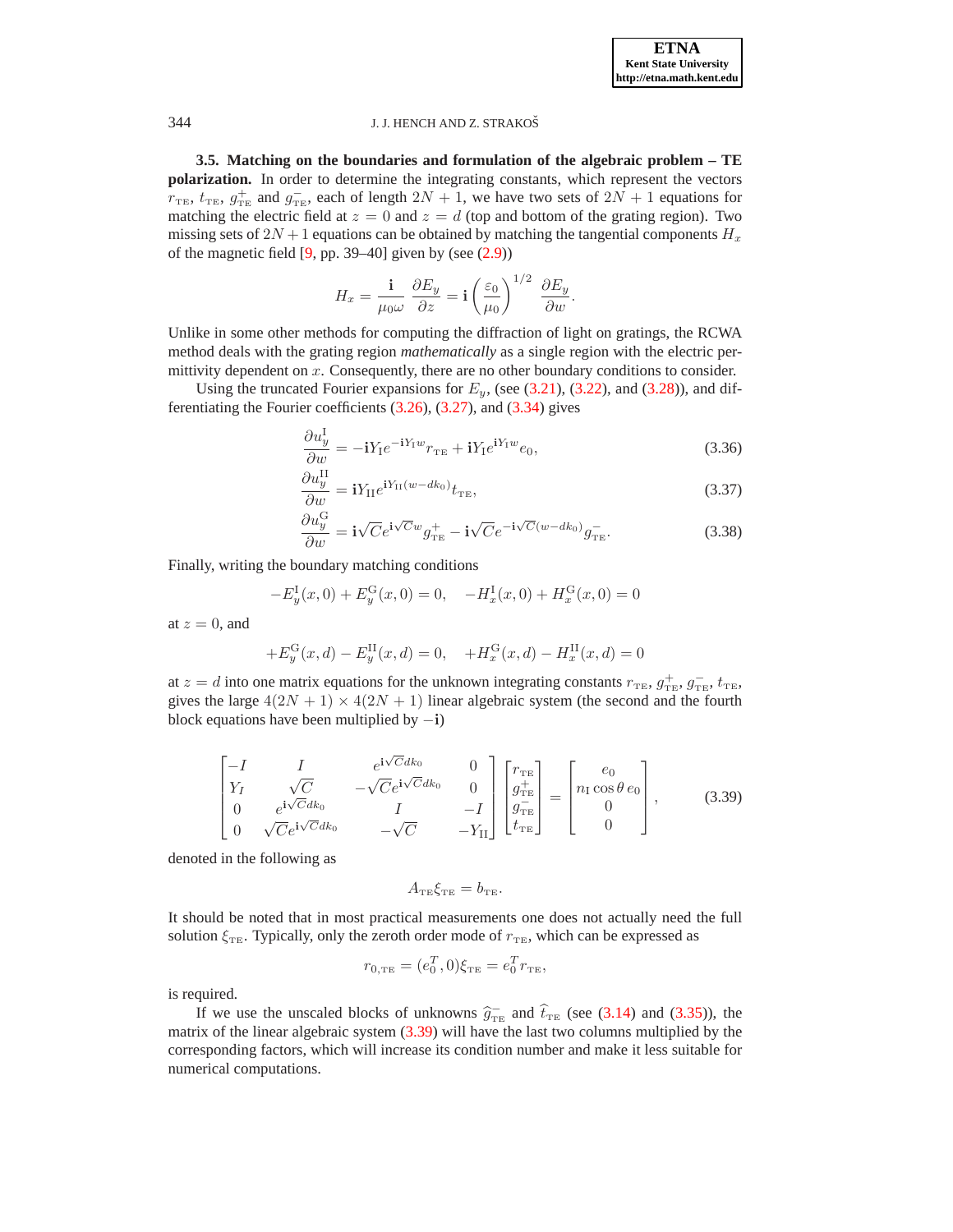| <b>ETNA</b>                  |  |
|------------------------------|--|
| <b>Kent State University</b> |  |
| http://etna.math.kent.edu    |  |

<span id="page-14-0"></span>**3.6. Subtleties of the discretization.** Now we describe in more detail the steps which lead to the system of the linear algebraic equations [\(3.39\)](#page-13-0). Using Maxwell's equations and assuming a plane time-harmonic wave, we have derived the second order equation

$$
\Delta E_y = -k_0^2 \varepsilon_r(x) E_y \tag{3.40}
$$

<span id="page-14-2"></span>for the electric field component  $E_y$ . Then we have considered Fourier expansions

<span id="page-14-1"></span>
$$
E_y(x,z) = \sum_{s=-\infty}^{\infty} f_s(z)e^{i(k_1\sin\theta + s\frac{2\pi}{p})x}, \quad \varepsilon_r(x) = \sum_{h=-\infty}^{\infty} \epsilon_h e^{ih\frac{2\pi}{p}x},
$$
(3.41)

where the second reflects the dependence of  $\varepsilon_r$  on x in the grating region. Since  $\varepsilon_r$  is constant in the superstrate and in the substrate, substitution for  $E_y$  into [\(3.40\)](#page-14-1) yields decoupled second order differential equations for the unknown coefficients  $f_s$ ,  $s = 0, -1, 1, \ldots$ ; see [\(3.8\)](#page-7-3). Writing down the solution for a *finite* subset

$$
f_{-N},\ldots,f_0,\ldots,f_N,
$$

which means *truncation* of the first expansion in [\(3.41\)](#page-14-2), gives finally the truncated approximation  $E_y^{\text{I}}$  and  $E_y^{\text{II}}$  to the solution in the superstrate and in the substrate respectively; see [\(3.21\)](#page-10-0)- $(3.27).$  $(3.27).$ 

<span id="page-14-3"></span>In the grating region the situation is more complicated due to the fact that  $\varepsilon_r(x)$  is not constant there, and  $\varepsilon_r E_y$  represents the product of two Fourier series [\(3.41\)](#page-14-2),

$$
e^{-ik_1x\sin\theta}\varepsilon_r E_y = \sum_{h=-\infty}^{+\infty} \epsilon_h e^{ih\frac{2\pi}{p}x} \sum_{s=-\infty}^{+\infty} f_s(z)e^{is\frac{2\pi}{p}x}
$$
  

$$
= \sum_{j=-\infty}^{+\infty} \left(\sum_{s=-\infty}^{+\infty} \epsilon_{j-s} f_s(z)\right) e^{ij\frac{2\pi}{p}x}
$$
  

$$
= \lim_{N \to \infty} \sum_{j=-N}^{N} \left(\lim_{M \to \infty} \sum_{s=-M}^{M} \epsilon_{j-s} f_s(z)\right) e^{ij\frac{2\pi}{p}x}, \qquad (3.42)
$$

where the last line represents the precise formulation. Considering the particular *simultaneous truncation* with a fixed  $M = N$ , we obtain the truncated approximation  $E_y^{\text{G}}$  to the solution in the grating region. Matching  $E_y^I$ ,  $E_y^G$  and  $E_y^{II}$ ,  $H_x^I$ ,  $H_x^G$  and  $H_x^{II}$  on the boundaries gives the algebraic system [\(3.39\)](#page-13-0) for the integrating constants.

<span id="page-14-4"></span>The last line of the identity [\(3.42\)](#page-14-3) represents one of the crucial points of the whole derivation. The two functions  $\varepsilon_r(x)$  and  $e^{-ik_lx\sin\theta}E_y(x,z)$  are periodic in the x direction with period  $p$ ; these are expanded into Fourier series and then multiplied. Their product is expressed as a Fourier series and then approximated by *the simultaneous truncation*

$$
e^{-ik_1x\sin\theta}\varepsilon_r(x)E_y(x,z) = \lim_{N \to \infty} \sum_{j=-N}^{N} \psi_{1,j}^{(N)}(z)e^{ij\frac{2\pi}{p}x},
$$
(3.43)

$$
\psi_{1,j}^{(N)}(x) = \sum_{s=-N}^{N} \epsilon_{j-s} f_s(z)
$$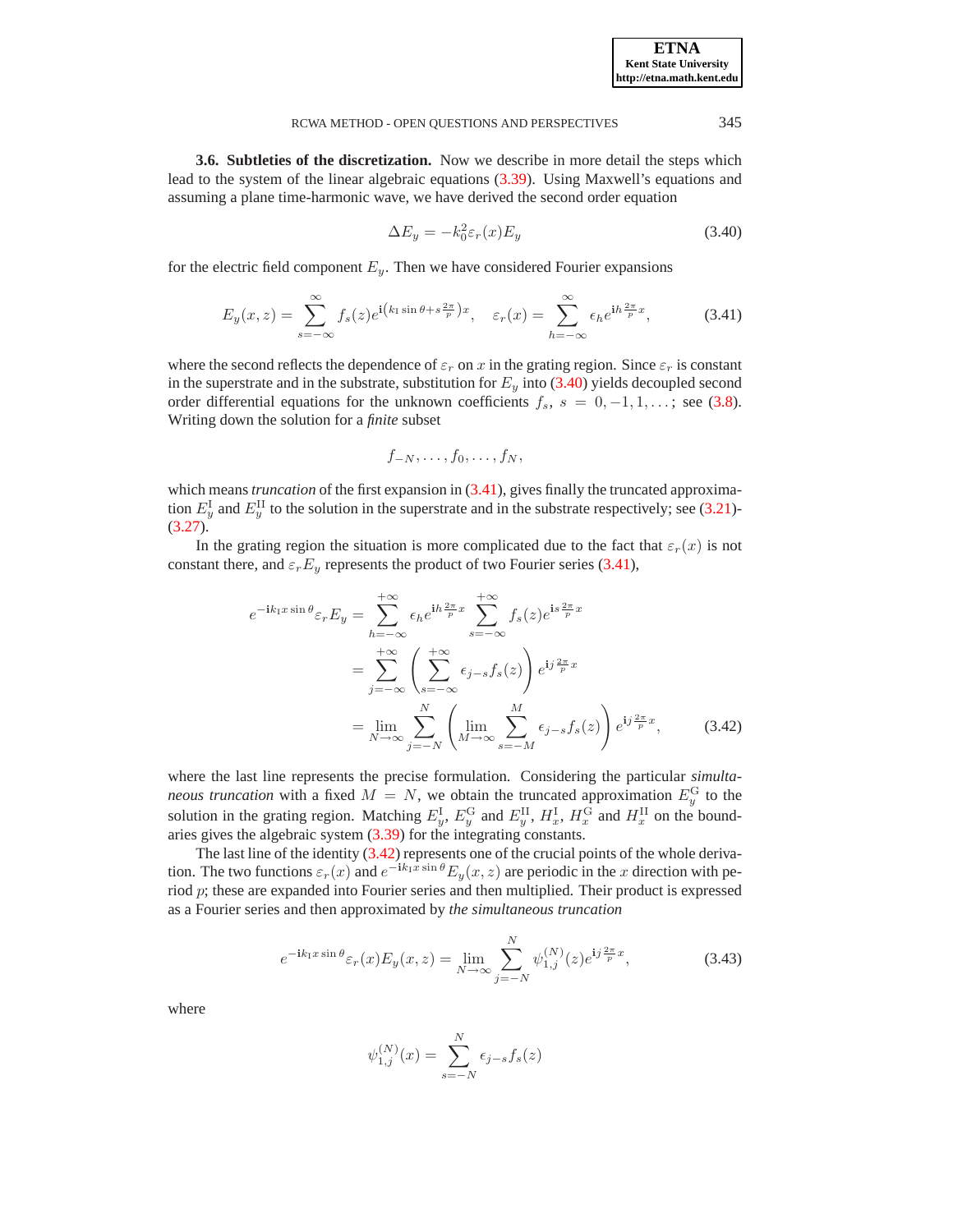is *also a truncated approximation* of the true Fourier amplitude

$$
\psi_{1,j}(z) = \sum_{s=-\infty}^{+\infty} \epsilon_{j-s} f_s(z),
$$

known in the literature as Laurent's rule [\[3,](#page-26-8) p. 240], [\[6,](#page-26-2) [7\]](#page-26-3), [\[9,](#page-26-0) Chapter IV], though the principle can be connected to Cauchy's summation rule; see [\[3,](#page-26-8) p. 227]. Here everything relies upon the convergence of the limit of the simultaneously truncated expansion in [\(3.43\)](#page-14-4).

In general, when the multiplied functions are piecewise smooth bounded periodic functions which have no common discontinuities, which is satisfied in [\(3.43\)](#page-14-4) using our assumption that  $\varepsilon_r(x)$  and  $E_y(x, z)$  are sufficiently smooth, the series converges [\[6,](#page-26-2) Theorem 1, p. 1872], [\[7,](#page-26-3) Theorem 4.3, p. 122]. Then the infinite set of differential equations [\(3.20\)](#page-9-1) is truncated into the set of  $2N + 1$  differential equations for  $2N + 1$  unknown functions (see [\(3.29\)](#page-11-1)) and the solution  $u_y^G$  is expressed in matrix form by [\(3.34\)](#page-12-1). In other words, the ODE problem [\(3.20\)](#page-9-1) for an infinite number of unknown functions  $f_i(w)$  is approximated using the *truncated Laurent's rule* by the set of  $2N + 1$  ordinary differential equations for  $u_y^{\text{G}}(w) = [f_{-N}(w), \dots, f_{N}(w)]^T$ . The whole solution process is justified by the convergence of the limit on the right hand side of [\(3.43\)](#page-14-4) to the function on the left hand side of that identity. Without convergence and equality in  $(3.43)$ , the truncation would lead to an incorrect result, since the solution of the truncated problem would in general not converge for  $N \to \infty$  to the solution of the original problem. Here the convergence is meant point-wise, not in a norm which ignores sets of measure zero; see [\[7,](#page-26-3) Section 4.4.2].

The considerations above may seem obvious, but it is useful to include them here. Though the matter is explained in some mathematically oriented papers [\[6,](#page-26-2) [7\]](#page-26-3), and also, using less rigorous arguments, in a more practically focused book [\[9,](#page-26-0) Chapter IV], the consequences do not seem fully realized by the community of practitioners. In particular, if we have two piecewise smooth bounded periodic functions which have common jump disconti-nuities, then the truncated Laurent's rule cannot be applied; see [\[6,](#page-26-2) Theorem 2, p. 1872], [\[7,](#page-26-3) Theorem 4.4, pp. 122–123]. If, however, the *product* of the two functions is continuous at the points of their common discontinuities, then, under some nonsingularity assumptions, it can be expressed as a Fourier expansion using the *truncated inverse multiplication rule* [\[6,](#page-26-2) Theorem 3, p. 1872, relation (22)], [\[7,](#page-26-3) Theorem 4.5, p. 123, relation (4.32) and the examples in Section 4.4.4]. In the derivation of [\(2.6\)](#page-2-1)-[\(2.7\)](#page-2-1) we have assumed *smooth functions* and therefore the discussion of discontinuities may seem irrelevant. In physics, however, one has to deal with modelling of the idealized surfaces of discontinuity; see [\[13,](#page-26-5) Chapter 9]. In order to get a good match of the computed results with physical reality, it is therefore necessary to use truncation rules which *in the limit* remain valid in the presence of discontinuities.

It should be emphasized that the truncated inverse multiplication rule, which will be applied in the following section, cannot be viewed as a mechanical rule derived simply by the truncation on both sides of the rearranged identities, using Laurent's rule followed by the inversion of the matrix of truncated coefficients, as inaccurately interpreted in [\[9,](#page-26-0) Section IV.2.1, p. 82, relation (IV.10) and its derivation given there]; see also [\[11\]](#page-26-9). Though such derivation may give the correct result, it is neither complete nor mathematically correct. It does not prove *the convergence* of the resulting approximation of the Fourier expansion; see [\[7,](#page-26-3) proof of Theorem 4.5, Appendix A, pp. 136–137].

<span id="page-15-0"></span>The common subtle mistake, which has led to incorrectly discretized formulations used in practice, is caused by overlooking the following fact. Let  $\llbracket \Gamma \rrbracket^{(N)}$  denote the Toeplitz matrix

$$
\llbracket \Gamma \rrbracket_{js}^{(N)} = \gamma_{j-s}, \quad j, s = -N, \dots, 0, \dots, N,
$$
\n(3.44)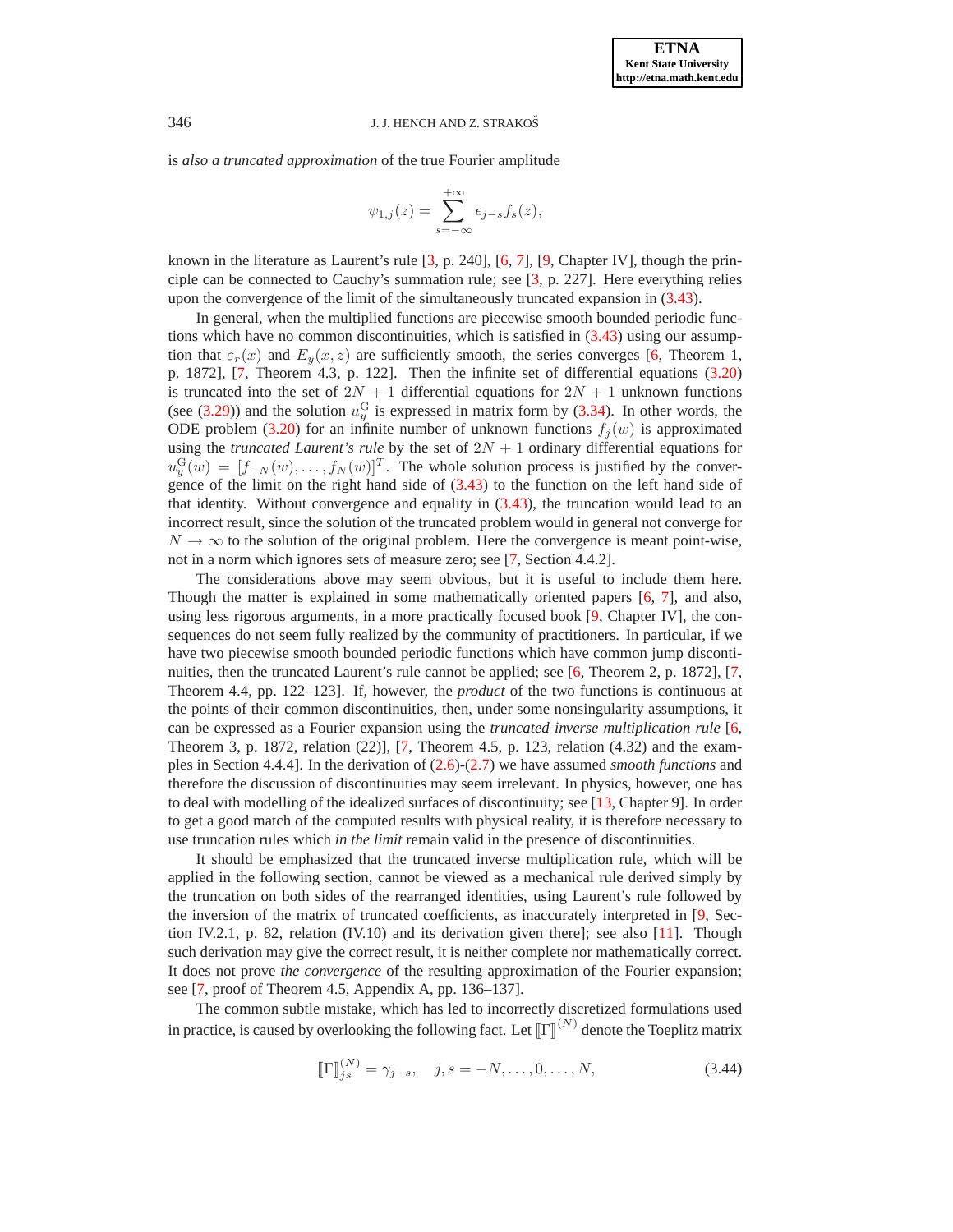generated by the Fourier coefficients of some given function

$$
\Gamma(x) = \sum_{s=-\infty}^{+\infty} \gamma_s e^{is\frac{2\pi}{p}x}.
$$

Assume that  $\Gamma^{-1}$  has no singularities and its Fourier expansion is given by

$$
\Gamma^{-1}(x) = \sum_{s=-\infty}^{+\infty} \delta_s e^{\mathbf{i}s \frac{2\pi}{p}x},
$$

with the corresponding Toeplitz matrix defined analogously to  $(3.44)$ ,

$$
\left[\!\left[ \Gamma^{-1} \right]\!\right]_{js}^{(N)} = \delta_{j-s}, \quad j, s = -N, \dots, 0, \dots, N.
$$

Then, in general,

$$
\left(\llbracket \Gamma \rrbracket^{(N)}\right)^{-1} \neq \llbracket \Gamma^{-1} \rrbracket^{(N)}\,.
$$

There are various mathematically well justified identities and formulas containing *infinite matrices* which can be useful here; see [\[7,](#page-26-3) Theorems 4.1 and 4.2, Section 3.3]. Classical treatment of the spectral theory of infinite matrices related to the mathematical foundations of the matrix formulation of quantum mechanics can be found in [\[14\]](#page-26-10), together with extensive comments on historical developments and literature. For a comprehensive introduction to infinite Toeplitz matrices, with very valuable comments on the existing literature, see [\[1,](#page-26-11) Chapter 1].

Without a mathematically rigorous justification, identities valid for infinite matrices cannot (in general) be "truncated", and then freely manipulated in further derivations, with the ambiguous argument that the obtained results hold "in the limit". The papers by Li [\[6,](#page-26-2) [7\]](#page-26-3) are invaluable in demonstration of possible consequences of not taking into account the fact that numerical approximations do not solve the original problem [\[6,](#page-26-2) p. 1876], [\[7,](#page-26-3) Summary, p. 133]. A rigorous clarification of the relationship between the solution of the original problem and its numerically computed approximation is an imperative, not an option which may be left aside.

We end this section rewriting  $(3.29)$  using the notation analogous to  $(3.44)$ ,

$$
\frac{d^2 u_y^G}{d w^2} = - \left[ \left[ \varepsilon_r \right]^{(N)} - Y_G^2 \right] u_y^G, \quad \left[ \varepsilon_r \right]^{(N)} \equiv \Upsilon.
$$

**3.7. TM polarization.** Here we will briefly summarize the derivation of the linear algebraic system analogous to [\(3.39\)](#page-13-0) for the TM polarization, while pointing out subtle differences between both cases. Since TE and TM polarizations are treated separately, we can use, where appropriate, similar notations for the magnetic field in the TM polarization as for the electric field in the TE polarization without confusion.

In the superstrate and in the substrate the electric permittivity is constant. Therefore the equation [\(2.10\)](#page-4-2) for the magnetic field  $H_y$  in the superstrate and in the substrate is in the TM polarization fully analogous to the equation [\(2.8\)](#page-4-1) for the electric field in the TE polarization. With the incident magnetic field  $H_y^{\text{inc}}$  given by [\(3.2\)](#page-5-3) and the Fourier expansion for  $H_y(x, z)$ analogous to [\(3.3\)](#page-6-3), the solution  $H_y^{\text{I}}$  in the superstrate and  $H_y^{\text{II}}$  in the substrate is given by

**ETNA Kent State University http://etna.math.kent.edu**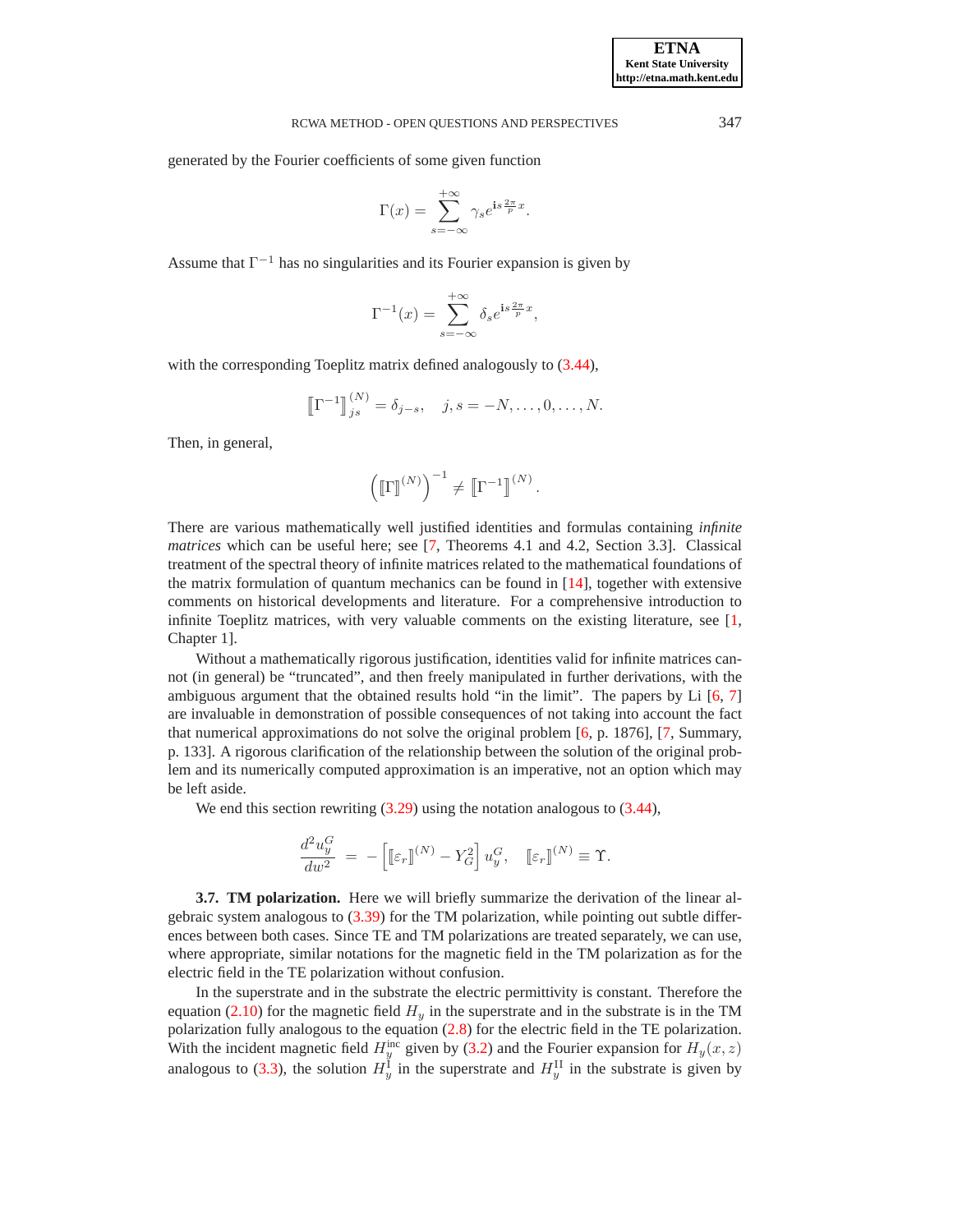**ETNA Kent State University http://etna.math.kent.edu**

### 348 J. J. HENCH AND Z. STRAKOŠ

<span id="page-17-4"></span>the right hand sides of the identities  $(3.11)$  and  $(3.13)$ . After truncation (similarly to  $(3.21)$ ) and  $(3.22)$  we omit the index N)

$$
H_y^{\text{I}} = \sum_{s=-N}^{N} u_{\text{I},y}^{(s)}(z) e^{\mathbf{i}k_{xs}x},\tag{3.45}
$$

$$
H_y^{\text{II}} = \sum_{s=-N}^{N} u_{\text{II},y}^{(s)}(z) e^{\mathbf{i}k_{xs}x},\tag{3.46}
$$

<span id="page-17-0"></span>where

$$
u_y^{\mathrm{I}} = [u_{1,y}^{(-N)}, \dots, u_{1,y}^{(N)}]^T = e^{-iY_1w} r_{\mathrm{TM}} + e^{iY_1w} e_0,\tag{3.47}
$$

$$
u_y^{\text{II}} = [u_{\text{II},y}^{(-N)}, \dots, u_{\text{II},y}^{(N)}]^T = e^{iY_{\text{II}}(w - dk_0)} t_{\text{TM}},
$$
\n(3.48)

 $Y_I$  and  $Y_{II}$  are given by [\(3.24\)](#page-10-1) and [\(3.25\)](#page-10-1), respectively, and

$$
r_{\text{TM}} = [R_{-N}, \dots, R_0, \dots, R_N]^T \in \mathbb{C}^{2N+1},
$$
  
\n
$$
t_{\text{TM}} = [T_{-N}, \dots, T_0, \dots, T_N]^T \in \mathbb{C}^{2N+1},
$$

which are, in general, different from the vectors  $r_{TE}$  and  $t_{TE}$  given by [\(3.23\)](#page-10-2). We use in [\(3.48\)](#page-17-0) the same scaling as in  $(3.13)$ .

In order to derive the truncated approximate solution in the grating, we rewrite the equa-tion [\(2.10\)](#page-4-2) for  $H_y(x, z)$  in the form

$$
\frac{\partial^2 H_y}{\partial z^2} = -\varepsilon_r(x) \left\{ \frac{\partial}{\partial x} \left[ \frac{1}{\varepsilon_r(x)} \frac{\partial H_y}{\partial x} \right] + k_0^2 H_y \right\}.
$$
 (3.49)

<span id="page-17-2"></span><span id="page-17-1"></span>Now we need to substitute for  $H_y$  and  $\partial H_y / \partial x$  the Fourier expansions

$$
H_y(x, z) = \sum_{s = -\infty}^{+\infty} f_s(z) e^{\mathbf{i}(k_1 \sin \theta + s \frac{2\pi}{p})x},
$$
\n
$$
\frac{\partial H_y}{\partial x}(x, z) = \mathbf{i} \sum_{s = -\infty}^{+\infty} k_{xs} f_s(z) e^{\mathbf{i}(k_1 \sin \theta + s \frac{2\pi}{p})x},
$$
\n(3.50)

and for  $\varepsilon_r(x)$  and  $1/\varepsilon_r(x)$  the expansions [\(3.15\)](#page-8-1) and [\(3.16\)](#page-8-5) respectively. We observe that, *in the idealized sense* (see [\[13,](#page-26-5) Chapter 9] and the discussion in Section 3.6)  $1/\varepsilon_r(x)$  and  $\partial H_y/\partial x$  are piecewise continuous with common discontinuities. Their product is continuous. From [\[6,](#page-26-2) Theorem 3, p. 1872], [\[7,](#page-26-3) Theorem 4.5, p. 123] (the nonsingularity assumptions in the statements of the theorems from [\[6,](#page-26-2) [7\]](#page-26-3) are satisfied from the physics of the problem), under our smoothness assumptions as well as in the idealized sense, the product can be written using the *truncated inverse multiplication rule*

$$
e^{-{\bf i} k_{\rm I} x\sin\theta}\frac{1}{\varepsilon_r(x)}\frac{\partial H_y}{\partial x}=\lim_{N\to\infty}\sum_{h=-N}^{+N}\psi_{2,h}^{(N)}(z)e^{{\bf i} h\frac{2\pi}{p}x},
$$

<span id="page-17-3"></span>
$$
\psi_{2,h}^{(N)}(z) = \mathbf{i} \sum_{s=-N}^{N} \left( [\![\varepsilon_r \!]^{(N)} \right)_{hs}^{-1} k_{xs} f_s(z). \tag{3.51}
$$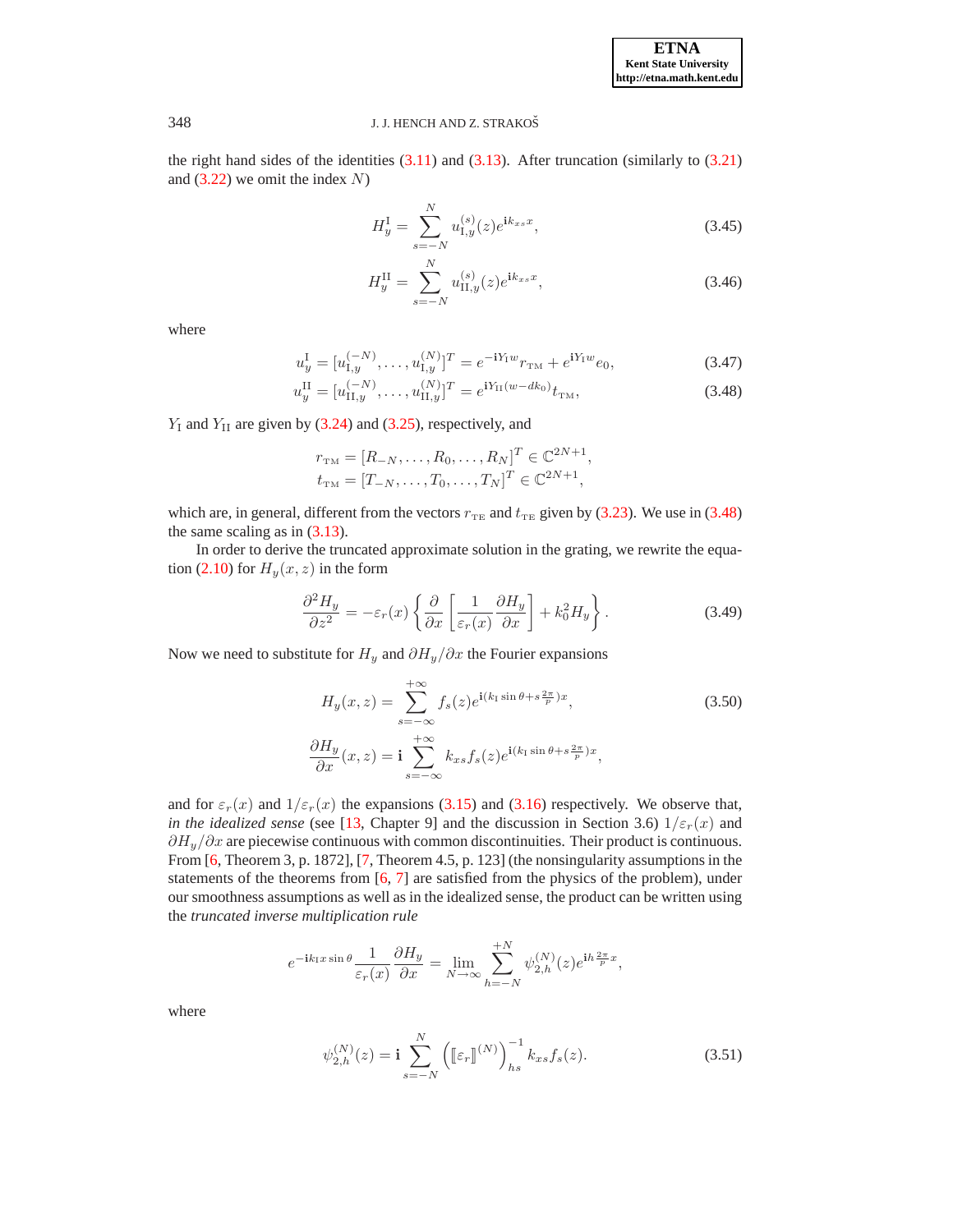Consequently,

$$
\frac{1}{\varepsilon_r(x)} \frac{\partial H_y}{\partial x} = \lim_{N \to \infty} \sum_{h=-N}^{+N} \psi_{2,h}^{(N)}(z) e^{ik_{x,h}x},
$$

<span id="page-18-0"></span>which gives

$$
e^{-ik_1x\sin\theta}\frac{\partial}{\partial x}\left[\frac{1}{\varepsilon_r(x)}\frac{\partial H_y}{\partial x}\right] = \mathbf{i}\lim_{N\to\infty}\sum_{h=-N}^N\psi_{2,h}^{(N)}(z)k_{xh}e^{\mathbf{i}h\frac{2\pi}{p}x}.\tag{3.52}
$$

The product of (the idealized discontinuous)  $\varepsilon_r(x)$  with the rest of the right hand side of [\(3.49\)](#page-17-1) is again continuous, because the left hand side of  $(3.49)$  is continuous in x. It therefore can be handled by the truncated inverse multiplication rule. Here, however, the *true Fourier amplitudes* for the function  $\frac{\partial}{\partial x} \left[ \frac{1}{\varepsilon_r(x)} \right]$  $\frac{\partial H_y}{\partial x}$  are not available, and we replace them by their *truncated inverse multiplication rule approximations*  $\mathrm{i}\psi_{2,h}^{(N)}(z) k_{xh}$  from [\(3.52\)](#page-18-0), which depend on the truncation limit  $N$ ,

$$
e^{-ik_1x\sin\theta}\frac{\partial^2 H_y}{\partial z^2} = -\lim_{N \to \infty} \sum_{\nu=-N}^N \psi_{3,\nu}^{(N)}(z) e^{i\nu\frac{2\pi}{p}x},
$$

where

$$
\psi_{3,\nu}^{(N)}(z) = \sum_{h=-N}^{N} \left( \left[ \frac{1}{\varepsilon_r} \right]^{(N)} \right)_{\nu h}^{-1} (\mathrm{i} \psi_{2,h}^{(N)}(z) k_{xh} + k_0^2 f_h(z)).
$$

Substituting for  $H_y$  the expansion [\(3.50\)](#page-17-2) and for  $\psi_{2,h}^{(N)}$  the expansion [\(3.51\)](#page-17-3), we obtain after truncation

<span id="page-18-1"></span>
$$
\frac{\partial^2 f_j(z)}{\partial z^2} = \sum_{h=-N}^N \left( \left[ \frac{1}{\varepsilon_r} \right]^{(N)} \right)_{jh}^{-1} \left\{ \sum_{s=-N}^N \left[ \left( \left[ \varepsilon_r \right]^{(N)} \right)_{hs}^{-1} k_{xs} k_{xh} \right] f_s(z) - k_0^2 f_h(z) \right\},
$$
\n
$$
j = -N, \dots, 0, \dots, N. \quad (3.53)
$$

With the scaling  $w = zk_0$  and the matrix-vector notation for the truncated expansion

$$
H_y^G = \sum_{s=-N}^N f_s(w)e^{ik_{xs}x} \equiv \sum_{s=-N}^N u_{G,y}^{(s)}(w)e^{ik_{xs}x},
$$
  

$$
u_y^G(w) = [u_{G,y}^{(-N)}(w), \dots, u_{G,y}^{(N)}(w)]^T \equiv [f_{-N}(w), \dots, f_N(w)]^T,
$$

the 2N + 1 differential equations in  $(3.53)$ ,  $j = -N, \ldots, 0, \ldots, N$ , can be written as

$$
\frac{d^2 u_y^G}{d w^2} = -Q u_y^G,
$$

<span id="page-18-2"></span>
$$
Q \equiv \left( \left[ \frac{1}{\varepsilon_r} \right]^{(N)} \right)^{-1} \left[ I - Y_G \left( \left[ \varepsilon_r \right]^{(N)} \right)^{-1} Y_G \right] \equiv Z^{-1} [I - Y_G \Upsilon^{-1} Y_G], \tag{3.54}
$$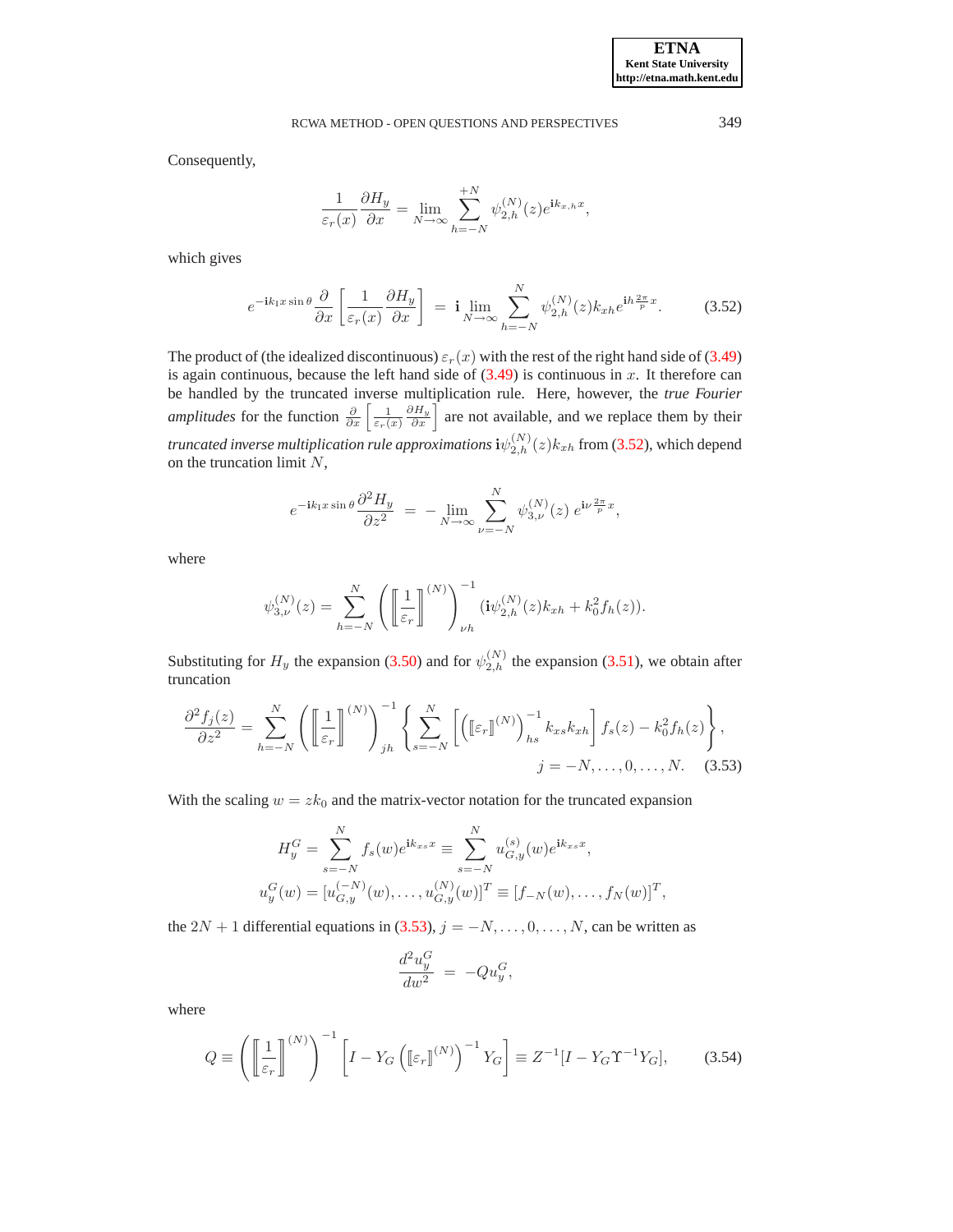<span id="page-19-0"></span>while

$$
(\Upsilon)^{-1} = \left( \left[ \varepsilon_r \right]^{(N)} \right)^{-1} \quad \text{and} \quad Z^{-1} = \left( \left[ \frac{1}{\varepsilon_r} \right]^{(N)} \right)^{-1} \tag{3.55}
$$

represent, respectively, the inverse of the Toeplitz matrix [\(3.31\)](#page-11-4), and the inverse of the Toeplitz matrix whose entries are determined by the Fourier expansion of the inverse of the relative permittivity in the grating region; see [\(3.16\)](#page-8-5). Analogously to  $\Upsilon$ , the matrix Z is complex symmetric. It should be noted that the inverse of a Toeplitz matrix is generally not Toeplitz. A solution to  $(3.54)$  may be given in matrix form by

$$
u_y^G = e^{\mathbf{i}\sqrt{Q}w}g_{\text{TM}}^+ + e^{-\mathbf{i}\sqrt{Q}(w-dk_0)}g_{\text{TM}}^-
$$

where we use in the second term the same scaling as in  $(3.34)$ . The square root function corresponds to the branch with the positive imaginary part. If all eigenvalues of Q are in the upper half plane, then the signal is not amplified in the direction of propagation; see the discussion in Subsection [3.4.](#page-9-2) In some experiments, however, we have observed some eigenvalues of  $Q$  also in the third quadrant, which can be considered as an artificial loss of passivity due to the discretization. A full analysis of that observation is yet to be undertaken.

We also need to find the tangential component of the electric field  $E_x$ . Using [\(2.11\)](#page-5-1),

$$
E_x = -\frac{1}{-\mathbf{i}\varepsilon_0\varepsilon_r(x)\omega + \sigma(x)}\frac{\partial H_y}{\partial z} = -\mathbf{i}\left(\frac{\mu_0}{\varepsilon_0}\right)^{1/2}\frac{1}{\varepsilon_r(x) + \mathbf{i}\sigma(x)/(\varepsilon_0\omega)}\frac{\partial H_y}{\partial w}.
$$

Since  $\mu_r = 1$ , in the superstrate and in the substrate, apart from the thin transition regions (see [\[13,](#page-26-5) Chapter 9]),  $\varepsilon_r + i\sigma/(\varepsilon_0\omega) = n_1^2/\mu_r = n_1^2$  and  $\varepsilon_r + i\sigma/(\varepsilon_0\omega) = n_{\text{II}}^2/\mu_r = n_{\text{II}}^2$  respectively. Then we can immediately write the truncated approximation for  $E_x$ , using [\(3.45\)](#page-17-4) and [\(3.46\)](#page-17-4),

$$
E_x^{\text{I}} = -\mathbf{i} \left(\frac{\mu_0}{\varepsilon_0}\right)^{1/2} \frac{1}{n_1^2} \sum_{s=-N}^N \frac{\partial u_{1,y}^{(s)}}{\partial w} e^{\mathbf{i}k_{xs}x},
$$
  

$$
E_x^{\text{II}} = -\mathbf{i} \left(\frac{1}{\varepsilon_0}\right)^{1/2} \frac{1}{n_{\text{II}}^2} \sum_{s=-N}^N \frac{\partial u_{1,y}^{(s)}}{\partial w} e^{\mathbf{i}k_{xs}x},
$$

where the derivatives  $\partial u_y^{\rm I}/\partial w$  and  $\partial u_y^{\rm II}/\partial w$  are given by [\(3.36\)](#page-13-1) and [\(3.37\)](#page-13-1), respectively.

In the grating region the derivation requires more care. Since (the idealized)  $\partial H_y/\partial w$  is continuous, substituting the Fourier expansions [\(3.16\)](#page-8-5) and [\(3.50\)](#page-17-2) gives

$$
e^{-ik\Gamma x \sin \theta} \frac{1}{\varepsilon_r(x)} \frac{\partial H_y}{\partial w} = \sum_{h=-\infty}^{+\infty} a_{rh} e^{ih\frac{2\pi}{p}x} \sum_{s=-\infty}^{+\infty} \frac{\partial f_s(w)}{\partial w} e^{is\frac{2\pi}{p}x}
$$

$$
= \lim_{N \to \infty} \sum_{\nu=-N}^{N} \psi_{4,\nu}^{(N)}(w) e^{i\nu \frac{2\pi}{p}x},
$$

$$
\psi_{4,\nu}^{(N)} = \sum_{s=-N}^{N} a_{r(\nu-s)} \frac{\partial f_s(w)}{\partial w}.
$$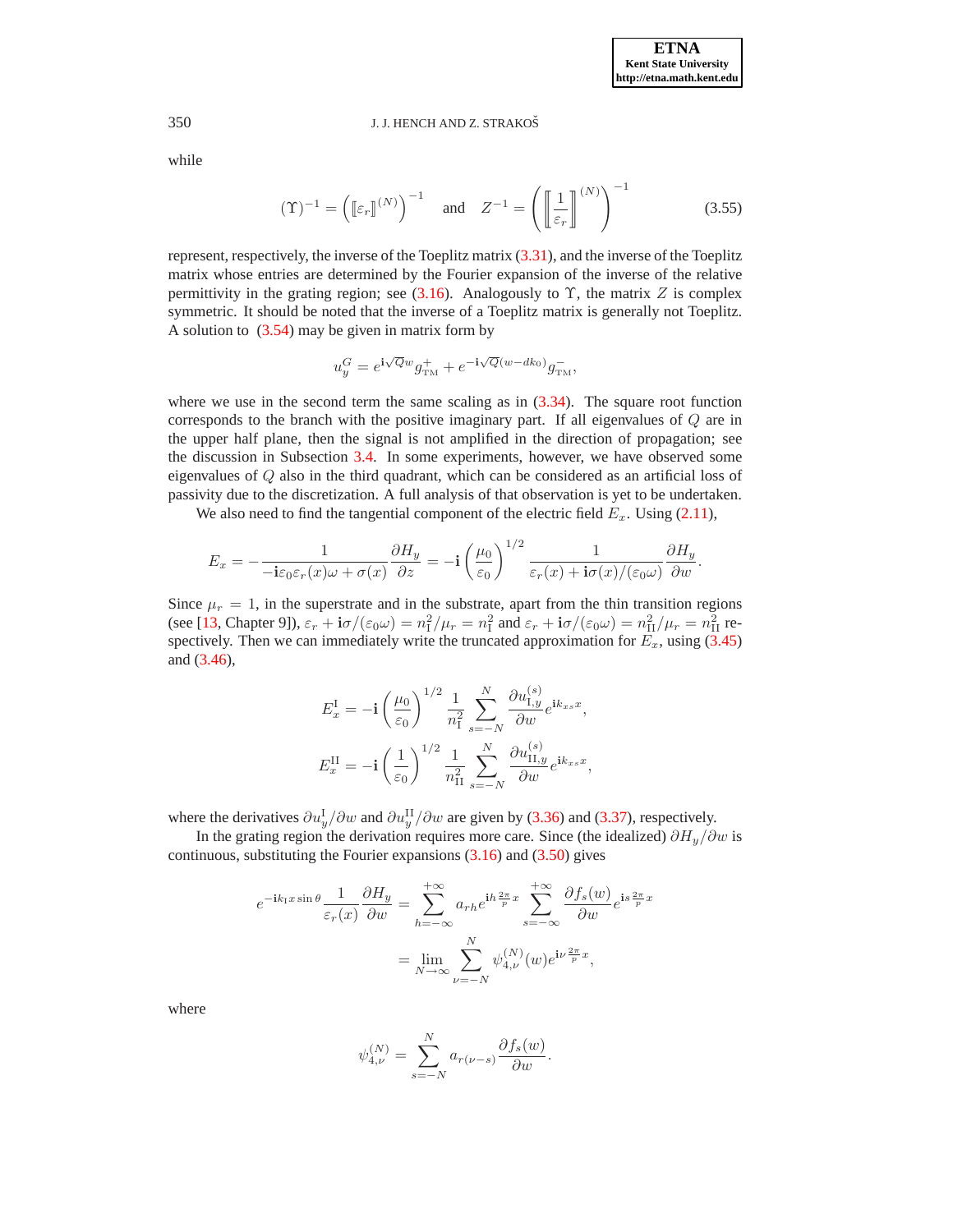<span id="page-20-1"></span>Consequently, after truncation,

$$
u_y^{\mathcal{G}} = \left[ \frac{1}{\varepsilon_r} \right]^{(N)} \left\{ \mathbf{i} \sqrt{Q} e^{\mathbf{i} \sqrt{Q} w} g_{\text{TM}}^+ - \mathbf{i} \sqrt{Q} e^{-\mathbf{i} \sqrt{Q} (w - d k_0)} g_{\text{TM}}^- \right\},\tag{3.56}
$$

$$
E_x^{\mathcal{G}} = -\mathbf{i} \left( \frac{\mu_0}{\varepsilon_0} \right)^{1/2} \sum_{s=-N}^N u_{G,y}^{(s)} e^{\mathbf{i} k_{xs} x}.
$$

Finally, writing (similarly as in the TE polarization above) the boundary matching conditions

$$
-H_y^{\rm I}(x,0) + H_y^{\rm G}(x,0) = 0, \quad -E_x^{\rm I}(x,0) + E_x^{\rm G}(x,0) = 0
$$

at  $z = 0$ , and

$$
+H_y^{\rm G}(x,d) - H_y^{\rm H}(x,d) = 0, \quad +E_x^{\rm G}(x,d) - E_x^{\rm H}(x,d) = 0
$$

at  $z = d$ , into one matrix equation for the unknown integrating constants  $r_{TM}$ ,  $g_{TM}^+$ ,  $g_{TM}^$ and  $t_{\text{TM}}$ , gives the  $4(2N + 1) \times 4(2N + 1)$  linear algebraic system similar to [\(3.39\)](#page-13-0), which, recalling  $\left[\frac{1}{\varepsilon_r}\right]$  $\int_{0}^{(N)}$   $\equiv$  Z and multiplying the second and the fourth equation by −i, can be written as

$$
\begin{bmatrix}\n-I & I & e^{i\sqrt{Q}dk_0} & 0 \\
\frac{1}{n_1^2}Y_1 & Z\sqrt{Q} & -Z\sqrt{Q}e^{i\sqrt{Q}dk_0} & 0 \\
0 & e^{i\sqrt{Q}dk_0} & I & -I \\
0 & Z\sqrt{Q}e^{i\sqrt{Q}dk_0} & -Z\sqrt{Q} & -\frac{1}{n_1^2}Y_{II}\n\end{bmatrix}\n\begin{bmatrix}\nr_{\text{TM}} \\
g_{\text{TM}}^-\n\end{bmatrix} =\n\begin{bmatrix}\ne_0 \\
\frac{\cos\theta}{n_1}e_0 \\
0 \\
0\n\end{bmatrix},
$$
\n(3.57)

<span id="page-20-0"></span>and will be denoted in the following as

$$
A_{\text{TM}}\xi_{\text{TM}}=b_{\text{TM}}.
$$

As in the TE polarization, in practical measurements one typically needs only the zeroth order mode of  $r_{\text{TM}}$ ,

$$
r_{0,\text{TM}} = (e_0^T, 0)\xi_{\text{TM}} = e_0^T r_{\text{TM}}.
$$

If we use the unscaled blocks of unknowns

$$
\widehat{t}_{\text{TM}} = e^{-iY_{\text{II}}dk_0}t_{\text{TM}}, \quad \widehat{g}_{\text{TM}} = e^{i\sqrt{Q}dk_0}g_{\text{TM}}^-,
$$

the last two columns of the matrix of the linear algebraic system [\(3.57\)](#page-20-0) must be scaled accordingly.

**3.8. Numerical experiments.** In this section we present some of the results obtained with the RCWA method. Our aim is to illustrate the numerical behavior of the method using a representative example, and not necessarily to present an overview of the efficiency of the method. Nevertheless, the importance of the issue of efficiency of the numerical computations will be apparent, and will motivate the following sections which will close the paper.

In our experiment, we apply RCWA to the problem of computing the zeroth order reflection coefficient from a rectangular grating, such as the one depicted in Figure [2.1.](#page-3-0) This experiment has its basis in the semiconductor industry, where optical instruments measure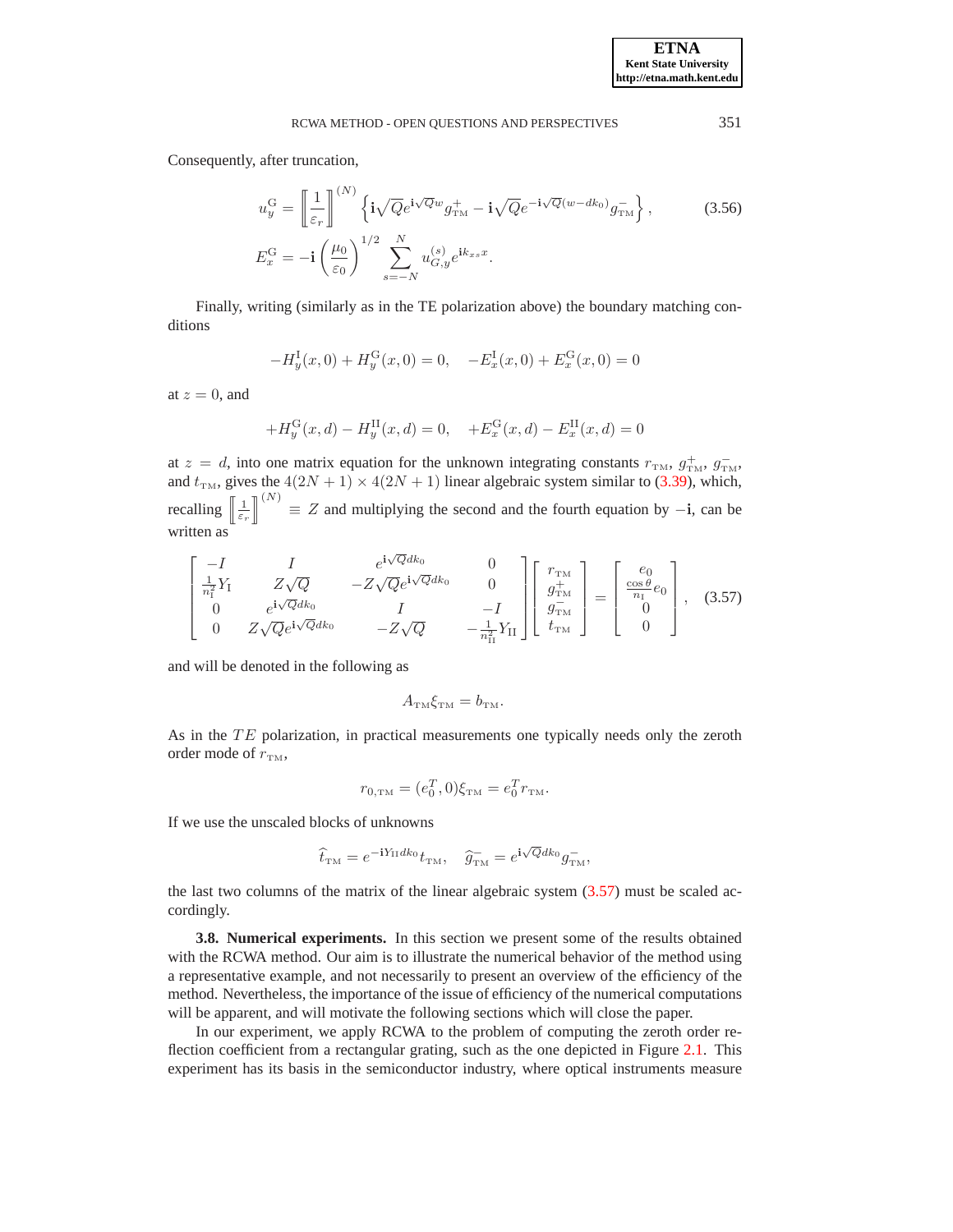

FIGURE 3.3. *Indices of refraction and extinction for silicon.*

<span id="page-21-0"></span>

<span id="page-21-1"></span>FIGURE 3.4. *Approximation error as a function of the number of Fourier modes.*

the reflection coefficients from periodic structures on silicon wafers, and through an inverse problem, determine the geometry of the measured feature.

In this simple example, the substrate is silicon and the superstrate is air. The material for the substrate is chosen not merely because of its importance in the semiconductor industry, but also because the material exhibits a number of interesting properties. First, it has a very high index of refraction relative to most materials; for example, at a wavelength of 500 nm the index of refraction is over 4. Compare this to the index of refraction of glass, which is ap-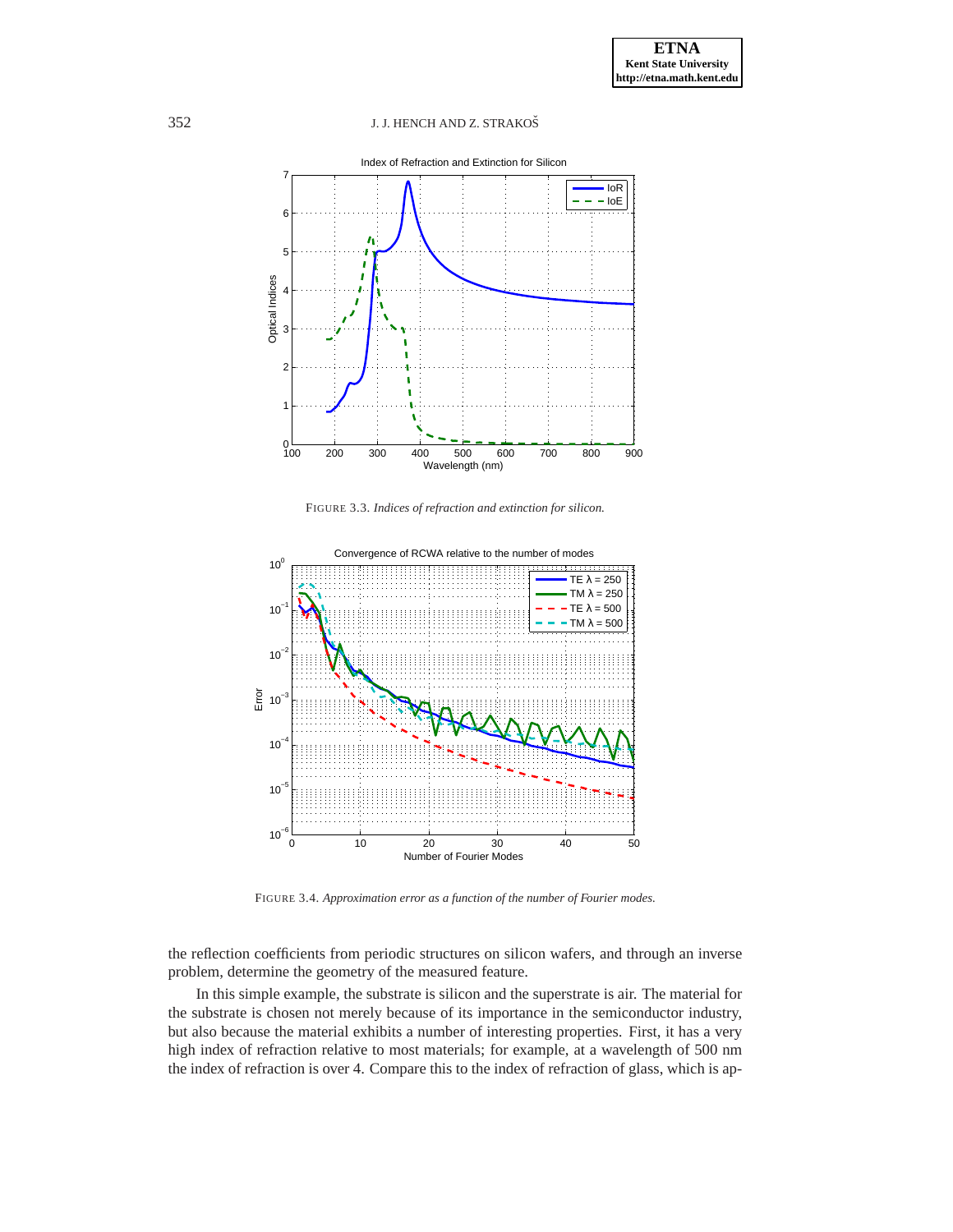proximately 1.5. Second, at wavelengths in the ultraviolet region (below 280 nm) the index of extinction (the imaginary part of the complex index of refraction) dominates, with the material behaving more like a conductor than a dielectric. To illustrate the behavior of the electromagnetic fields for these two different regimes, we compute a solution to Maxwell's equation via RCWA at two wavelengths, 250 and 500 nm. For these wavelengths, the complex indices of refraction for silicon have been determined experimentally, with  $n_{\text{II}} = 1.580 + 3.632i$  and  $n_{\text{II}} = 4.2975 + 0.07297$ i at wavelengths of 250 and 500 nm, respectively. For reference, a plot of the indices of refraction and extinction for silicon as a function of wavelength is depicted in Figure [3.3.](#page-21-0)



<span id="page-22-0"></span>FIGURE 3.5. *Eigenvalues of the matrices* C *and* Q*.*

The values of the parameters used to describe the rectangular grating are as follows: the period  $p = 400$ , space fraction  $q = p_t/p = 125/400$ , and the height  $d = 300$ . All geometrical distances are in  $nm$ . As it happens, these values are also representative of the measurement targets one might find in the semiconductor industry. The incidence angle for all experiments in this paper is  $\theta = 70$  degrees.

Figure [3.4](#page-21-1) compares the convergence of the zeroth order reflection coefficient  $R_0$  for the TE and TM modes of both wavelengths as a function of the number of Fourier modes used to compute the fields. The approximation error is computed as the modulus of the difference between the zeroth order reflection coefficient and that which is computed for 100 Fourier modes. Note that the convergence is faster for the TE than the TM modes for both wavelengths, that the convergence of the TE method is faster for silicon in its dielectric regime (  $\lambda = 500 \ nm$ ) than in its more metallic regime ( $\lambda = 250 \ nm$ ), and that the convergence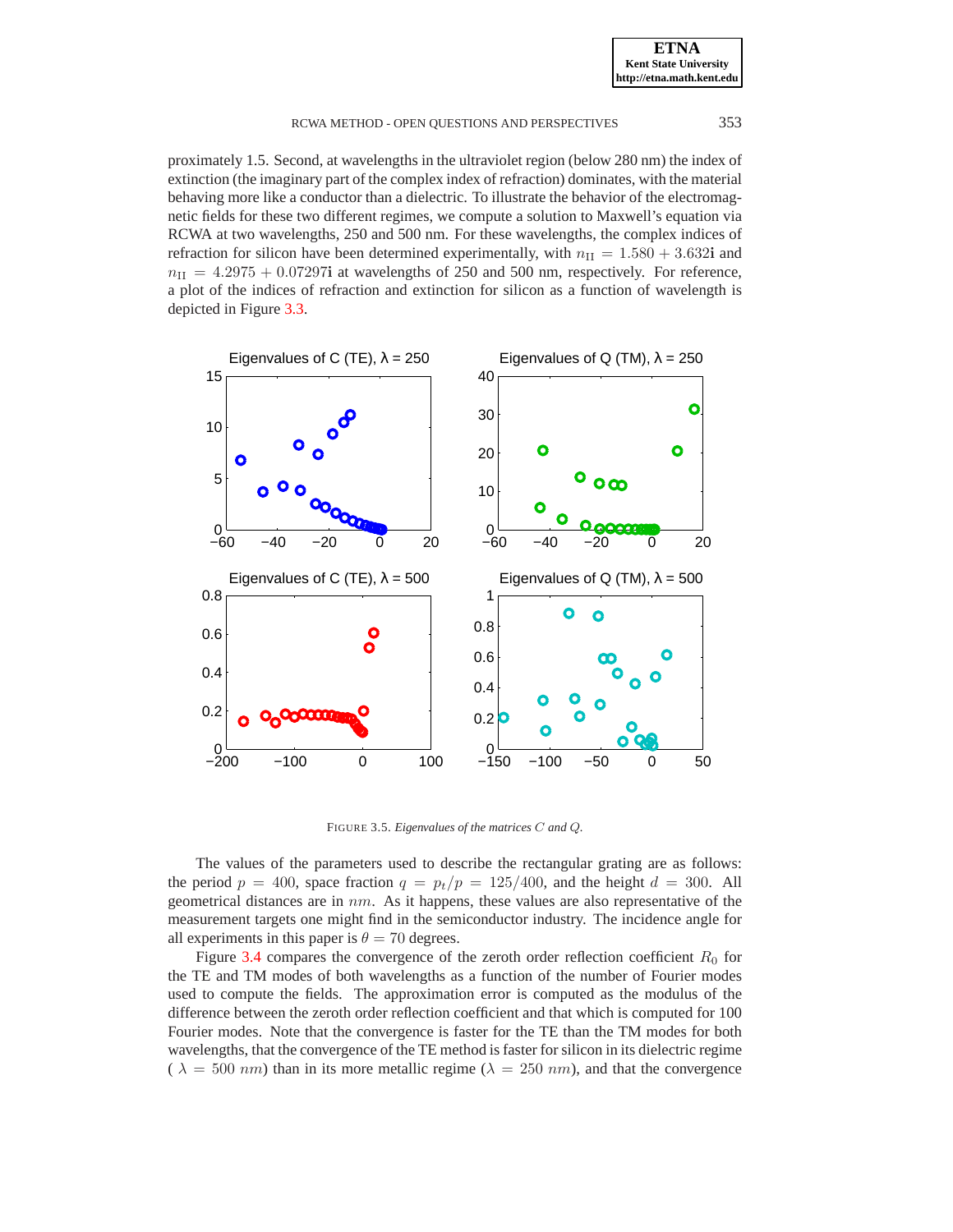

<span id="page-23-0"></span>FIGURE 3.6. *Contour plots of the electric and magnetic fields.*

of the TM method is more monotonic for silicon in its dielectric regime than in its more metallic regime. Finally, note that the solution converges quickly to the relative accuracy of about  $10^{-3}$ – $10^{-4}$  for relatively few Fourier modes. This property is of particular interest in the semiconductor industry, due to the importance of the speed of the solution. Any greater accuracy of the solution is superfluous due to the measurement precision of its instruments.

Figure [3.5](#page-22-0) plots the complex eigenvalues of the system matrices and for both wavelengths. We note that, as expected, the eigenvalues are in the upper half plane. It has been observed, however, that for cases with materials with large index of extinction, some of the eigenvalues of Q can drift into the third quadrant of the complex plane, which causes difficulties in physical interpretation of the computed solution described above. Interestingly, we have not yet encountered a situation in which the eigenvalues of  $C$  fall outside the upper half-plane, or when any eigenvalue of Q falls within the fourth quadrant.

Finally, we plot in Figure [3.6](#page-23-0) a contour map of the transverse electric and magnetic fields for the wavelengths  $\lambda = 250$  nm and  $\lambda = 500$  nm. The fields are computed with the field expansion truncated to 10 Fourier modes. Let us point out a few features in these plots. First, note that the fields hardly penetrate the silicon structure at the wavelength  $\lambda = 250$  nm, which demonstrates the property of finite skin-depth for conductive materials [\[13\]](#page-26-5). Second, note that at wavelength  $\lambda = 500$  nm, the magnitude of the magnetic field in the dielectric region is much higher than that of the surrounding air. This is a consequence of the high index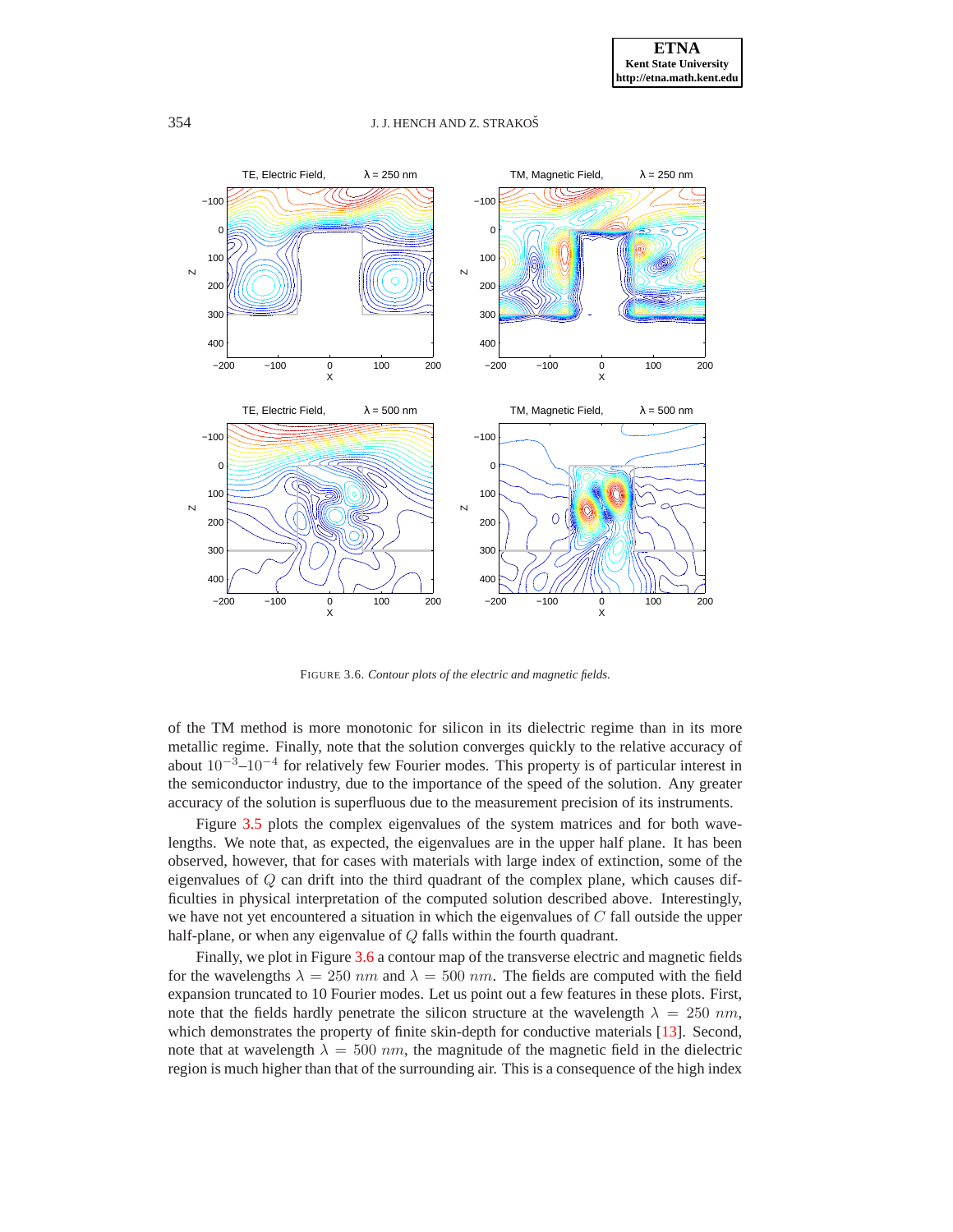of refraction of silicon at this wavelength. Third, note that the contour lines in the TE mode are smooth across the material boundaries (shown in light grey), while for the TM mode the contour lines are almost discontinuous. This is due to the continuity properties of the TE and TM fields across material boundaries, with the TE field being smooth and the TM field being almost discontinuous. Finally, note the wavy nature of the contour line for the TM field at coordinate position  $x \approx 150$  and  $z \approx 50$  for the wavelength  $\lambda = 500$  nm. This is an artifact of the Fourier decomposition. This feature gradually disappears as the number of Fourier modes kept in the field expansion grows larger.

<span id="page-24-0"></span>**4. Open problems in the analysis of the RCWA method.** As is stated in [\[6\]](#page-26-2), the process of discretization in RCWA presented here can lead to some nontrivial ambiguities. Some of the approaches found in the literature are not well-justified mathematically, and have the potential of yielding incorrect results without proper analysis. While we have dealt with many of these issues here, a number of issues remain open, which we list below.

One issue is that of the smoothness of the permittivity function within the grating region. As mentioned, we have presumed for the sake of the derivation that it is smooth; however, in the literature it is given an idealized mathematical description as discontinuous at the interface between two distinct materials. The discontinuity idealization has been treated in the physics literature by referring to the integral form of Maxwell's equation and taking appropriate limits; cf. [\[13,](#page-26-5) Chapter 9]. Other means might be through the periodic convolution of the permittivity function with a distribution which in an appropriate limit becomes the Dirac delta function. A more detailed treatment of the discontinuity of the fields and permittivities is left, however, as an open problem.

The reduction of the problem from a countably infinite set of ordinary differential equation to a finite set yields the problem of how to formally multiply the two series and take their truncations. Hardy [\[3,](#page-26-8) Chapter X] provides a set of formal rules, and discusses their convergence properties. The applicability of these rules to RCWA remains an open problem.

Another issue that is not addressed is the issue of the possible additional truncations. In standard RCWA, if the fields are truncated to order N (consisting of  $2N + 1$  components), Fourier modes up to order 2N (consisting of  $4N + 1$  components) are used in the matrices  $\Upsilon$  and Z. As is pointed out in [\[11,](#page-26-9) Appendix A], this inconsistency between the number of components for the fields and for the permittivity function is a consequence of the representation of the truncated problem. It is clear, for example, that fewer modes for the permittivity could be used, reducing the matrices  $\Upsilon$  and  $Z$  to banded matrices. Taking a cue from signal processing literature, it might be advantageous for reasons of convergence or conditioning to multiply the Fourier components of the permittivity function by a suitable windowing function. Again, such approaches and their analysis remain open.

We have not addressed here the systematic treatment of loss of passivity that one can observe in the solution of the truncated problem, e.g., the loss of passivity associated with the eigenvalues of the matrices  $C$  and  $Q$  that lie in the third quadrant. The standard approach in RCWA enforces a type of passivity with the eigenvalues of  $\sqrt{C}$  and  $\sqrt{Q}$  lying in the upper half-plane. While this ensures that the matrix exponentials in [\(3.38\)](#page-13-1) and [\(3.56\)](#page-20-1) remain bounded as w becomes large, it has the consequence of mixing waves with different propagation directions, as those eigenmodes associated with third quadrant eigenvalues of C and Q have a different propagation direction than those associated with first and second quadrant eigenvalues of  $C$  and  $Q$ . While this seems to produce an acceptable solution of the numerical problem, a complete analysis of this issue and its physical interpretation is yet to be undertaken.

**5. Perspectives of algebraic computations within RCWA.** The paper presents, within our abilities, a mathematically justified derivation of the RCWA discretized approximation to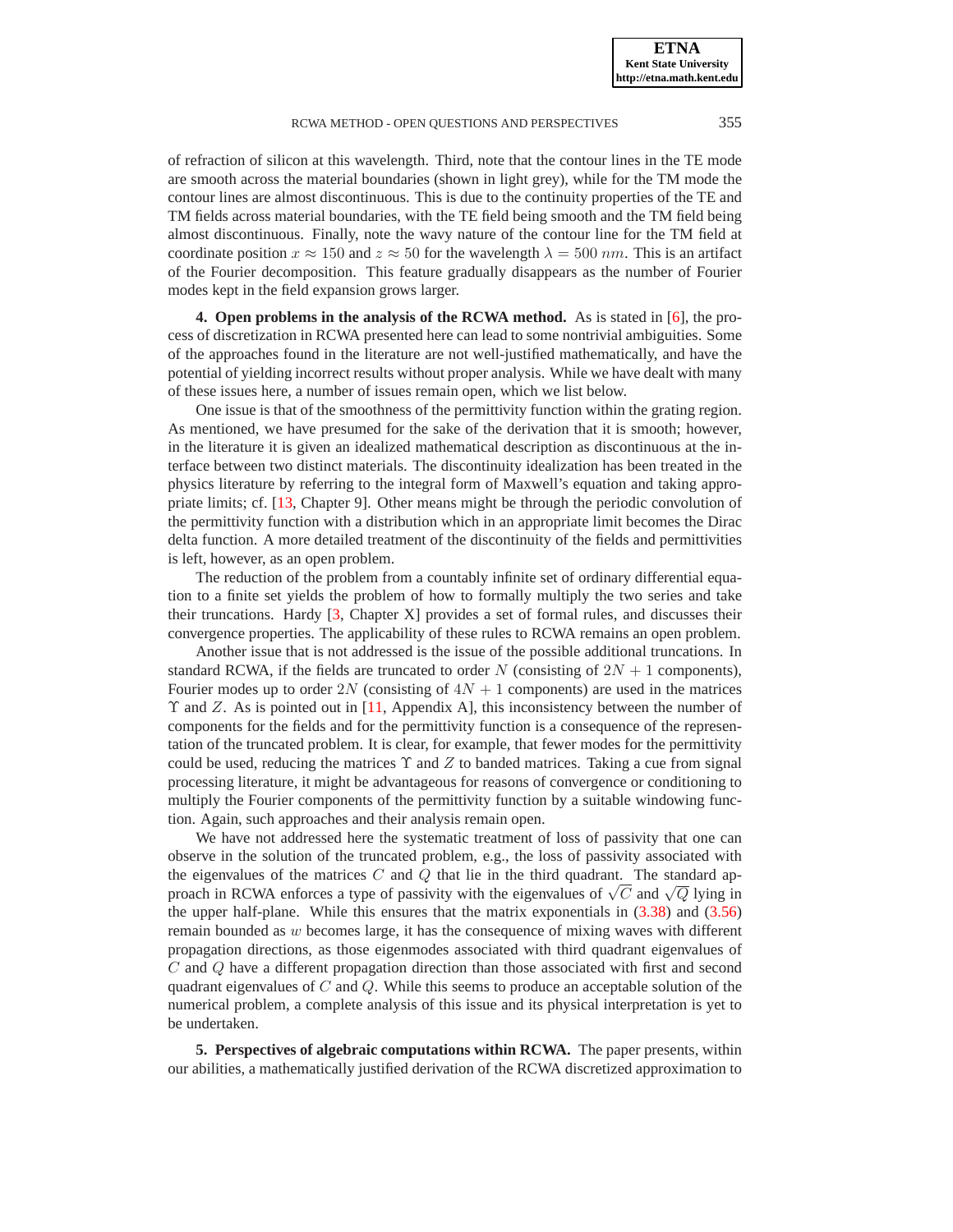the problem of light diffraction on a simple rectangular grating. Without a mathematically correct derivation of the truncated approximation there is a possibility that the discretized problem may not be formed correctly. From a practical point of view, the message is that although the discretization can be motivated intuitively or empirically, its justification requires mathematical rigor. Indeed, it has been observed in practice that an intuitive derivation can fail. Therefore a step-by-step detailed mathematical examination of methods used in practical computations is useful.

The solution of Maxwell's equation by the RCWA method on a simple rectangular grating given here forms the basis for computing the solution for *more complicated shapes*. To extend RCWA to these shapes, it is necessary to approximate the original shape by a set of vertical regions, or slabs, within which the permittivity is constant as a function of height. For example, a trapezoid is approximated by a shape in the form of a ziggurat. This approximation requires the solution of boundary conditions at the interface of each slab, which results in a system matrix akin to  $(3.39)$  or  $(3.57)$ , i.e., block tridiagonal with the number of diagonal blocks proportional to the number of slabs; see, e.g., [\[2\]](#page-26-1). Typically, a trade-off must be made in the approximation of the shape by slabs. A good geometrical approximation of the shape of the grating may be obtained with many slabs of small height. On the other hand, using such a large number of slabs makes the computation of integrating constants more demanding.

The dominance of RCWA in the field of scatterometry has been attributed to two factors. First, RCWA has been shown to be remarkably robust: it is able to reliably compute the reflection coefficients for the wide range of wavelengths, for arbitrary shapes and incidence angles. Second, it is able to compute the reflection coefficients to a relative accuracy of about 10−<sup>4</sup> in a reasonably short time. This is crucial as the industrial application is that of an inverse problem, whereby the reflection coefficients as functions of the wavelengths (called the reflection spectra) computed for a parameterized structure are matched to the measured information. The time allotted for the solution of the inverse problem is determined by the hardware, typically between 2 and 10 seconds. In one instantiation of the problem, the matching is performed by an on-line optimization algorithm, which takes many steps to converge and requires in input not only the measured and computed reflection spectra, but also its Jacobian, i.e., the derivative of the computed reflection spectra as a function of the parameter vector. The Jacobian is typically approximated using finite differences. Since the number of optimization parameters is usually between 5 and 10, the number of wavelengths used in the reflection spectra computation is approximately 100, and the number of steps for convergence is between 10 and 20, the solution of the inverse problems requires the computation of a number of individual reflection coefficient of the order of 10,000. Even when one accounts for the parallelizability of the problem, the need for computational efficiency is clear.

From this setting a number of interesting problems in numerical linear algebra arise:

- One problem is computing the solution of the linear system which yields the Fourier components of the fields. Two general approaches can be taken. One is the solution a linear system consisting of the block tridiagonal matrix as is written in this paper, another uses a method of scattering matrix propagation [\[9,](#page-26-0) Section III.6]. Typically, the latter method is used in industry and is equivalent to a sequential block elimination algorithm.
- Another problem is the issue of efficiently computing the function of matrices, such as the matrix exponential or square root, which is necessary to fill the blocks in the system matrix. Since the matrix functions are computed over the domain of highly structured matrices, there is the possibility of computing these matrix functions more efficiently than for an arbitrary dense matrix.
- A third issue is that of providing an a priori estimate for the number of slabs and/or